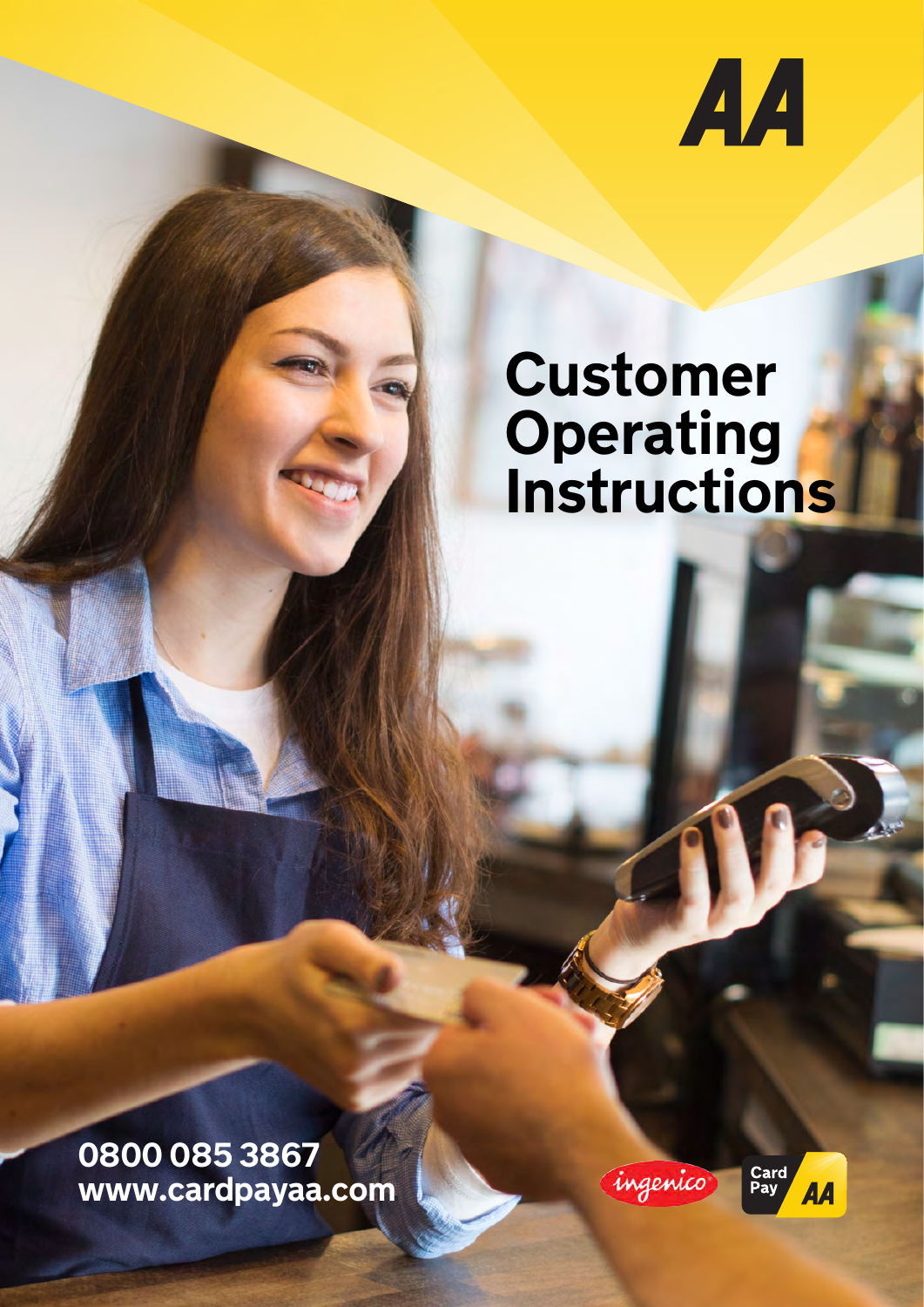# Contents

| 1.    |  |
|-------|--|
| 1.1   |  |
| 1.2   |  |
| 1.3   |  |
| 1.4   |  |
| 1.5   |  |
| 2.    |  |
| 2.1   |  |
| 2.2   |  |
| 2.3   |  |
| 2.4   |  |
| 2.5   |  |
| 2.6   |  |
| 2.7   |  |
| 2.8   |  |
| 2.9   |  |
| 3.    |  |
| 4.    |  |
| 4.1   |  |
| 4.1.1 |  |
| 4.1.2 |  |
| 4.1.3 |  |
| 4.2   |  |
| 4.2.1 |  |
|       |  |
| 4.2.2 |  |
| 4.3   |  |
| 4.4   |  |
| 4.5   |  |
| 5.    |  |
| 5.1   |  |
| 5.2   |  |
| 5.3   |  |
| 5.4   |  |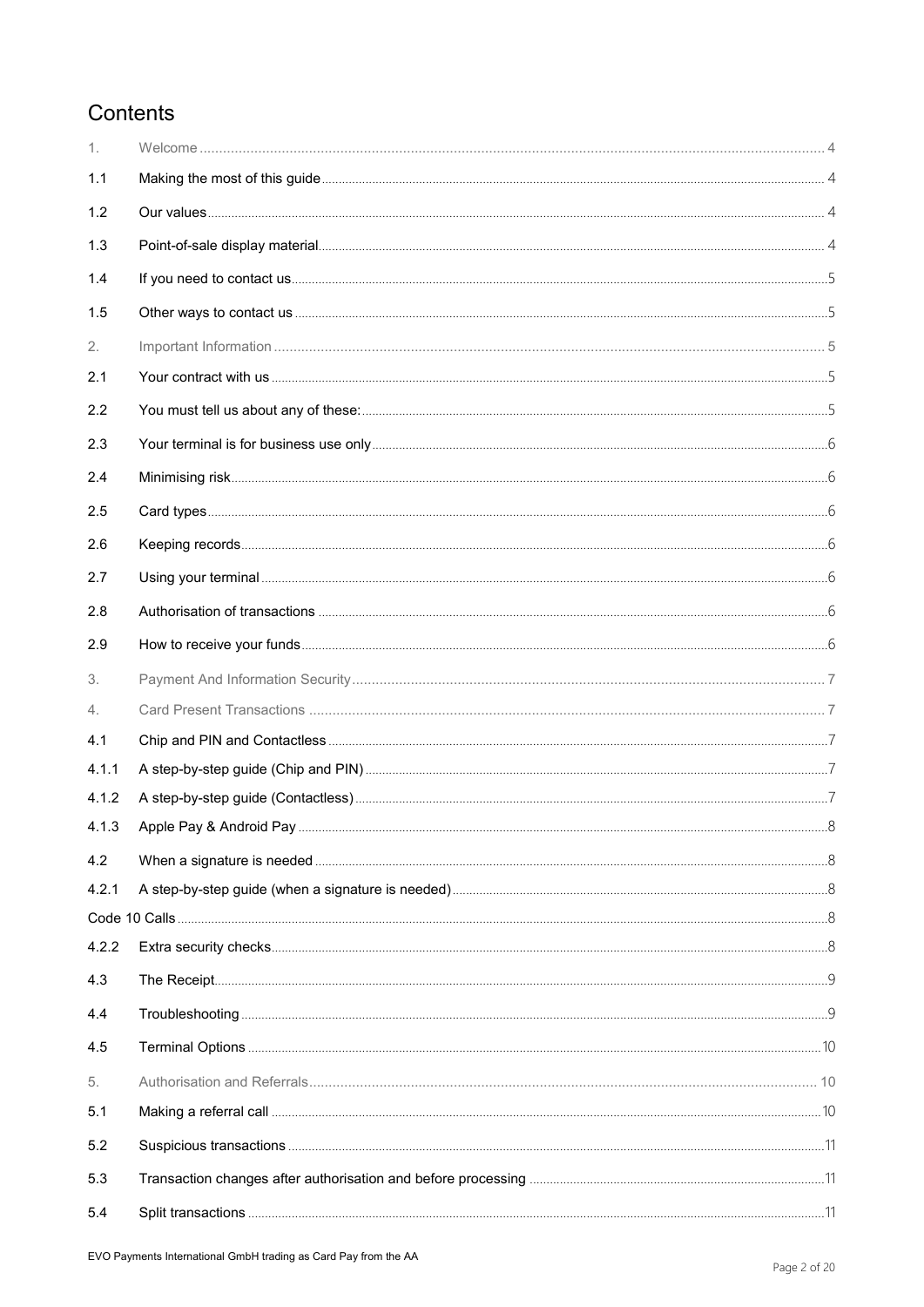| 6.     |  |
|--------|--|
| 6.1    |  |
| 7.     |  |
| 7.1    |  |
| 7.2    |  |
| 8.     |  |
| 8.1    |  |
| 8.2    |  |
| 8.3    |  |
| 8.4    |  |
| 9.     |  |
| 9.1    |  |
| 9.2    |  |
| 10.    |  |
| 10.1   |  |
| 10.2   |  |
| 10.3   |  |
| 10.4   |  |
| 10.4.1 |  |
| 10.4.2 |  |
| 10.4.3 |  |
| 10.4.4 |  |
| 10.4.5 |  |
| 10.4.6 |  |
| 10.5   |  |
| 10.5.1 |  |
| 11.    |  |
| 11.1   |  |
| 11.2   |  |
| 11.3   |  |
| 11.4   |  |
| 11.5   |  |
| 12.    |  |
| 12.1   |  |
| 12.2   |  |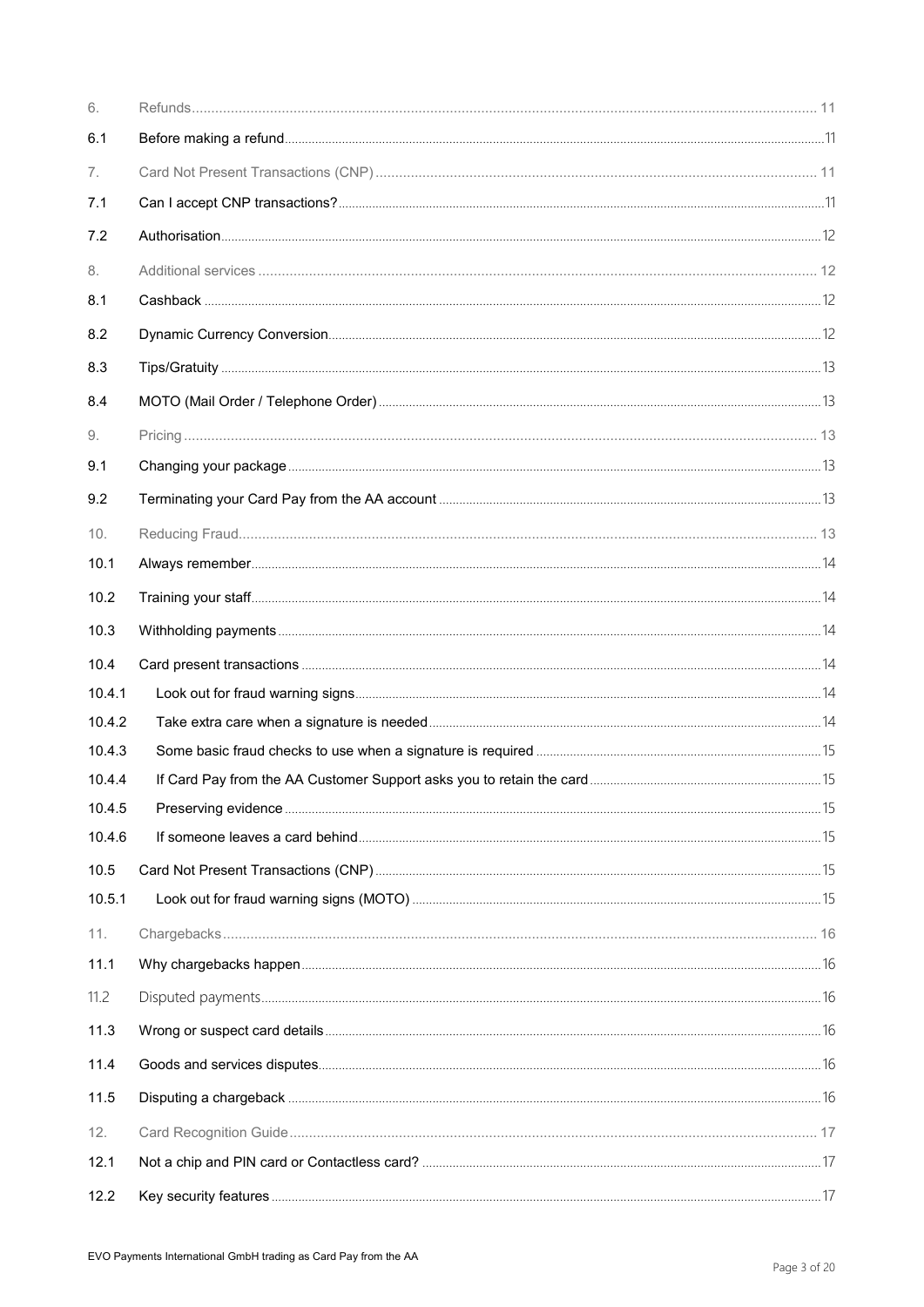| 12.3 |            |
|------|------------|
| 12.4 |            |
| 13.  | Ferminoloa |

# <span id="page-3-0"></span>1. Welcome

Thank you for choosing Card Pay from the AA. We value your business and are fully committed to making card acceptance easy for you and your customers. In this guide you will find information that will help you, your staff and your business as you start your journey with us.

Card Pay is an alliance between The AA and EVO Payments International, a leading player in the global payments industry. Together it is our goal to deliver innovative payments solutions and exceptional customer service to the Irish business community.

This guide will illustrate how your customers use our products and services when they are doing business with you.

# <span id="page-3-1"></span>1.1 Making the most of this guide

This guide will help you make the most of the benefits of accepting payments with Card Pay. Please read this guide carefully, as it will help you to:

- > Accept card payments efficiently and smoothly
- > Receive prompt payments to your bank account
- > Protect your business by minimising the risk of losses caused by fraud and mistakes
- > Understand your responsibilities

# <span id="page-3-2"></span>1.2 Our values

Our values represent the code by which the organisation lives. They inform how we work and behave, how we will make our decisions and the actions we will take. We strive to live them every day and have them present throughout the organisation in all of our work.

> Performance

We value results, effort and fulfilling our commitments and promises.

**Integrity** 

We value honesty, decency, sincerity and truthfulness

> Spirit

We value passion, a determination to succeed and resilience to get the job done.

Customer Focus

We value the customer and an unwavering focus on their needs and circumstances.

> Fun

We value our people not just for what they can do but who they are. We want to win with smiles on our faces and have fun on the journey.

# <span id="page-3-3"></span>1.3 Point-of-sale display material

Before you begin to accept card payments you will need to take a few steps to ensure your customers are aware that they can use them at your shop or business. A well-designed point-of-sale (POS) display encourages increased spending. We can provide display materials that include shop-front window / door stickers and countertop material to show your customers that you accept card payments.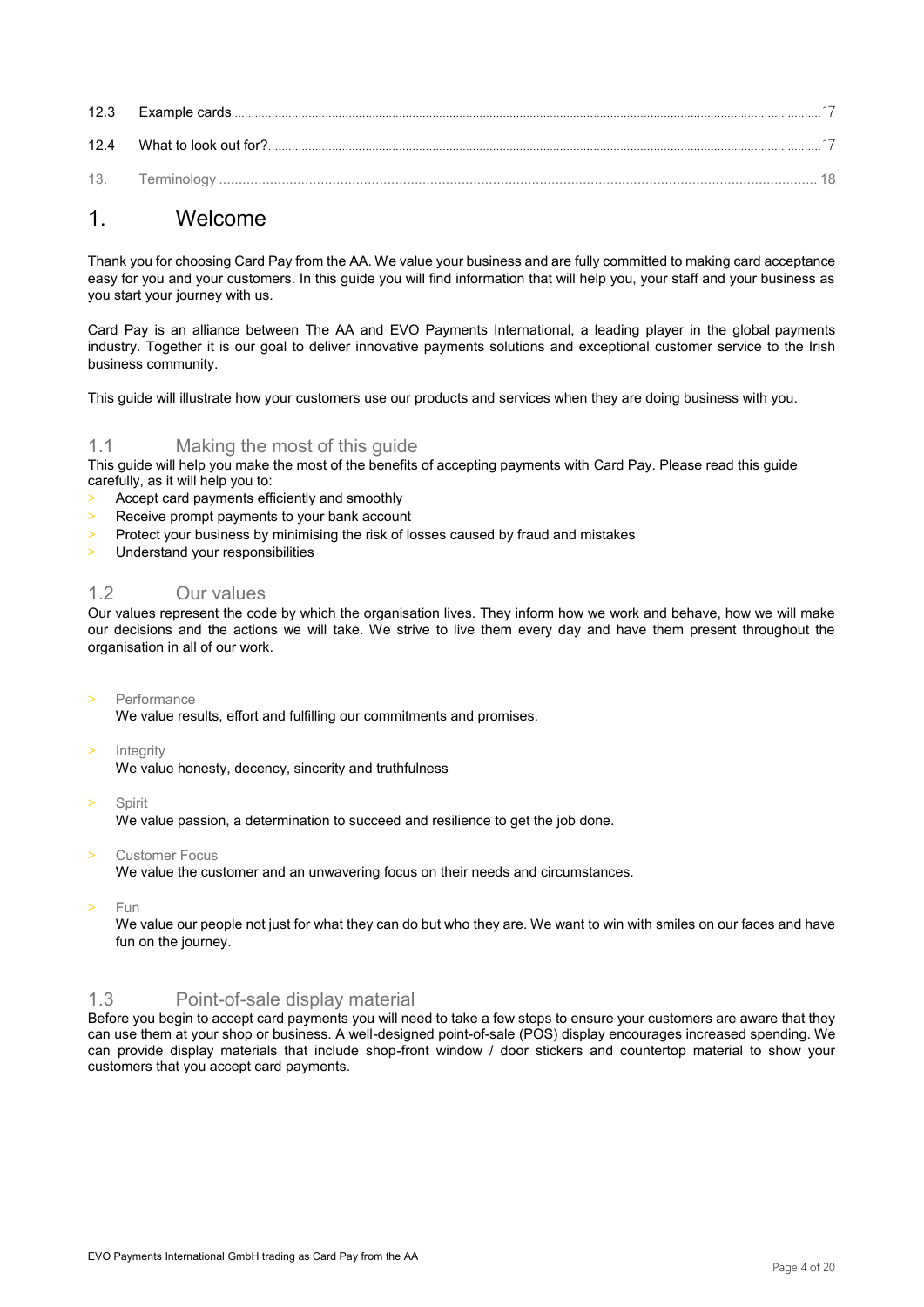# <span id="page-4-0"></span>1.4 If you need to contact us

This guide should answer most of your questions about processing transactions. However, if you need any further help, please get in touch. We are open 24 hours a day.

Customer Support 0800 085 3867 Email Support@[CardPayAA.](mailto:support@BOIPA.com)com

Customer Sales 0800 085 3861

PCI [https://simplepcidss.eu/safemak](https://boipa.simplepcidss.eu/)er/login/login

#### <span id="page-4-1"></span>1.5 Other ways to contact us We are also available on the web at www.CardPayAA.com

To contact Card Pay in writing, please write to:

Card Pay from the AA, Scottish Provident Building, Suite 330, 7 Donegall Square West, Belfast, County Antrim, BT1 6JH, United Kingdom

# <span id="page-4-2"></span>2. Important Information

It is very important to read this information before you start taking card payments because it tells you more about your obligations. If you have any questions, please get in touch with us and we will be happy to help.

# <span id="page-4-3"></span>2.1 Your contract with us

This guide forms part of your Contract with us. It covers the services you have requested and may include some others. You must ensure that your card processing facility is only used to accept payments for the goods and/or services that you told us your business provides. Taking card payments for goods and/or services without the knowledge and prior agreement from Card Pay may result in termination of your Contract with us.

# <span id="page-4-4"></span>2.2 You must tell us about any of these:

- > If you change the nature of your business for example, if you start selling a different kind of goods or services, begin trading online or offer guarantees or warranties
- If you change your website address and/or intend to sell via a new website address
- > If you change the length of the guarantees or warranties offered on your products
- > If you change the legal entity of your business for example from sole trader to limited company
- > Change to your bank account details
- > Change of postal address
- > Change of email address
- > Change of contact name
- > Change of contact number
- > If a partner/director/owner changes name
- If a partner/director leaves or a new partner/director joins
- > If you open or close an outlet/site
- If you do not want to take cards any more

You must provide notification to Card Pay of any changes to your circumstances, in writing and with an authorised signature. If you do not let us know about any of the above changes, we may suspend or withdraw some or all of your card-processing facility.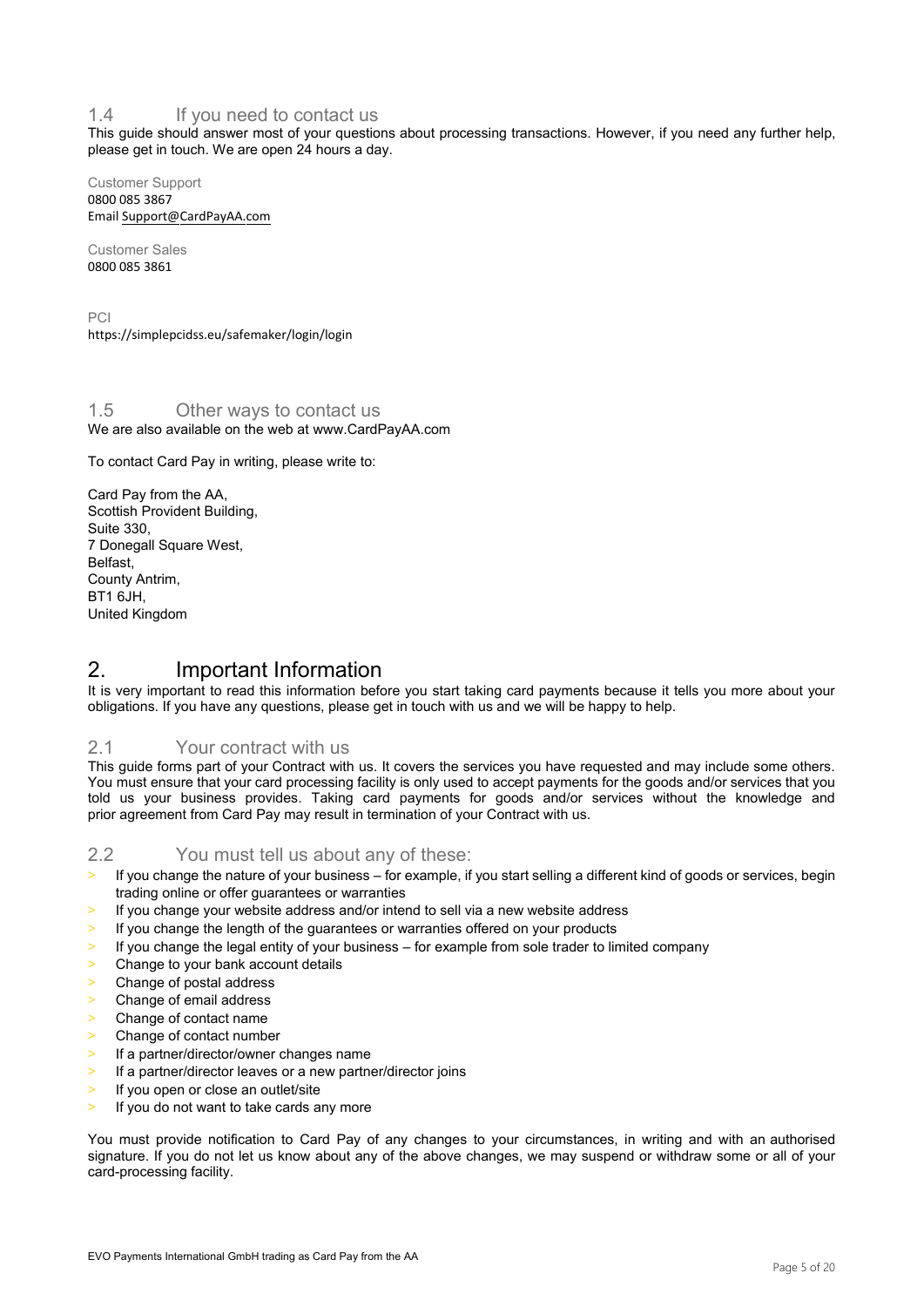# <span id="page-5-0"></span>2.3 Your terminal is for business use only

You must not process any transactions that do not directly relate to the sale of goods and services provided by your business and for which you have a contract with us. You must never process transactions on behalf of third parties. This includes sales, purchase with cash back or refunds to your own card account or any other card. If you do not comply with your obligations, we may suspend or withdraw some or all of your card processing facility. We may also suspend or withhold some or all funds for the transactions processed through the facility. In addition you will also be liable for any card scheme fines in result of your actions. It is your responsibility to ensure that all of your employees comply with their obligations.

## <span id="page-5-1"></span>2.4 Minimising risk

You take card payments at your own risk. Risks can exist with all types of card payments but some are higher than others (for example, cardholder not present transactions). This document includes tips on how you might identify and reduce the risk of fraudulent transactions.

If you and your staff follow the instructions in this guide carefully, the risk may be reduced, but it's important to understand that card payments are not guaranteed and that you carry the risk of chargebacks for fraudulent transactions. Even if a payment is authorised this simply means that at the time of the transaction, the card had not been reported as lost or stolen (perhaps because the genuine cardholder was not even aware of this at the time) and there were sufficient funds available to cover the transaction. Please make sure that everyone taking card payments for your business has read this guide thoroughly and practised the procedures. We also recommend you hold regular training sessions with all your staff to refresh their understanding. Much of the information and guidance provided in this Customer Operating Instructions Guide is based on what we believe is current industry best practice. We hope that such practices will help you minimise possible exposure to security breaches or losses through fraud and chargebacks. **Note**: Authorisations do not guarantee settlement.

# <span id="page-5-2"></span>2.5 Card types

Remember you can only accept card types set out in your Card Pay contract. If you process any others, the transaction may be returned unpaid, either rejected during processing or returned via the chargeback process.

# <span id="page-5-3"></span>2.6 Keeping records

Terminal receipts, paper vouchers and other transaction records are high-security items and access to them should be restricted. Keep your copies of all transaction details in a secure place for at least 18 months in case there is a query later or the details are required to help to defend a chargeback.

Do not alter transaction records in any way. If there is a dispute, the cardholder's copy will normally be taken as correct. After 18 months, make sure that you dispose of all transaction records securely.

# <span id="page-5-4"></span>2.7 Using your terminal

Depending on your terminal type, you may be required to provide a telephone line or internet service for your terminal to connect with the Card Pay Processing and Authorisation Systems. If your terminal is supplied by Card Pay you must ensure that it is connected and powered on at all times to ensure it is available to receive important updates if required. Mobile terminals operate over GPRS (mobile data network). Whilst normal mobile phone connectivity is a good indicator of service, GPRS coverage and connectivity cannot be guaranteed.

# <span id="page-5-5"></span>2.8 Authorisation of transactions

Authorisation of a transaction confirms that at the time the transaction was taken the card has not been reported as lost or stolen and there are sufficient funds available to cover the transaction. It does not confirm the authenticity of the card presenter or the card, nor does it guarantee payment.

# <span id="page-5-6"></span>2.9 How to receive your funds

Receiving your money is probably the most important part of the overall process for you. This is what we refer to as settlement.

In order to receive your daily funds, a batching process needs to take place that will initiate actual money flow. This is usually performed at the end of your business day and therefore often referred to as end of day batching. All our terminals perform an automatic batch run at midnight to make sure that you receive your funds as soon as possible. If desired, you can also start a manual batch from the terminal menu whenever it suits you.

Once the batch has been performed, the financial institutions start processing the transactions, then settle the transactions of all the customers with us so that we can start paying out the funds to the nominated customer accounts.

For all accounts, funding will happen 3 working days after the batching of the transaction, if the batching day is a working day also. If transactions are processed and batched over the weekend for example, they would go into processing on Monday and be settled on Thursday.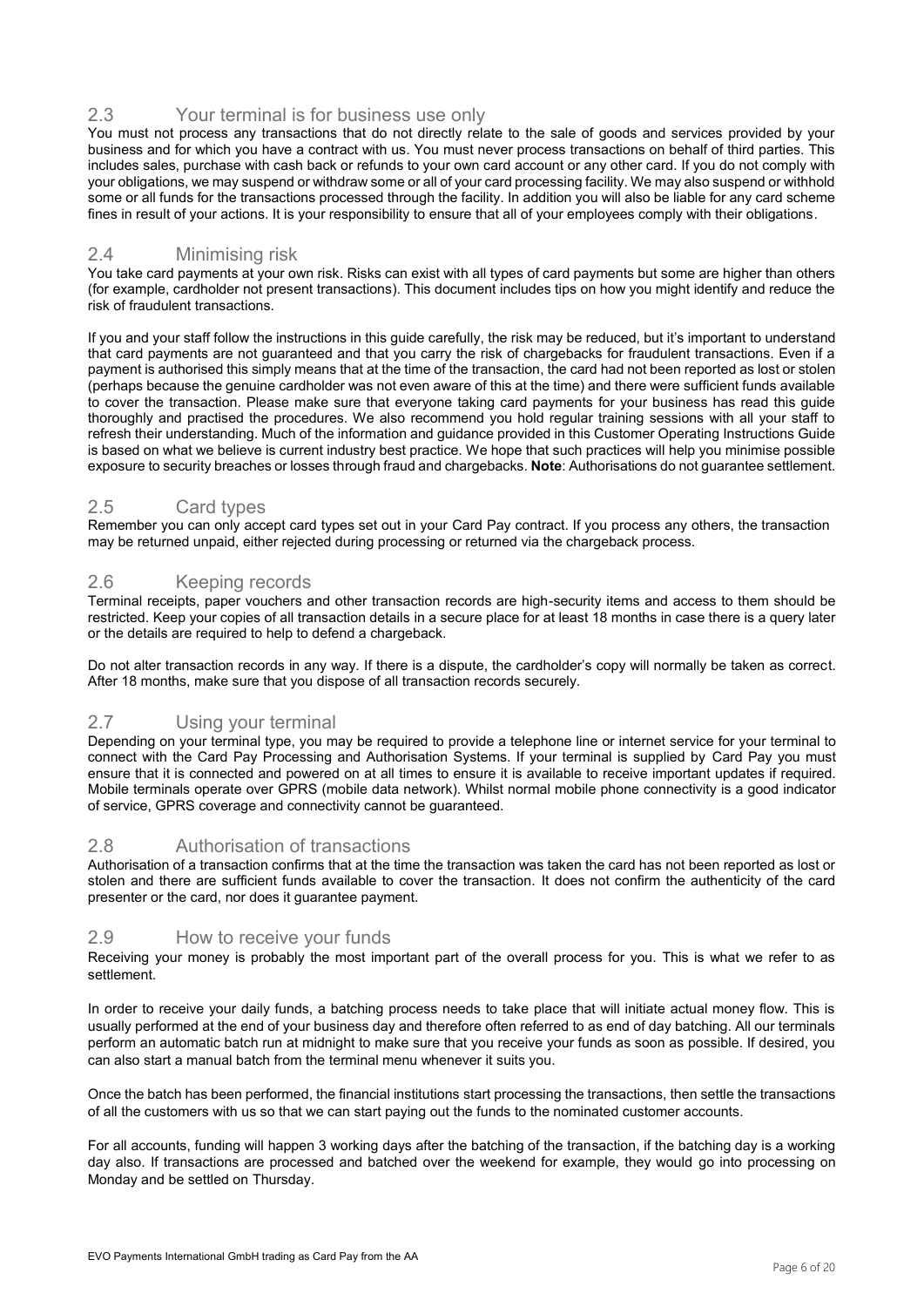# <span id="page-6-0"></span>3. Payment And Information Security

The Card Schemes have set out mandatory information security requirements to help make sure that sensitive cardholder information remains safe including while storing, processing and transacting cardholder data. The requirements are regulated by the PCI Security Standards Council (PCI SSC). Each customer must comply with these requirements and may be required to certify compliance annually. We will be in contact with you shortly after initial installation and annually thereafter to assist with the self-certification process, if required. As a card acquirer, Card Pay has a responsibility to report our customers' PCI DSS compliance status to the Card Schemes (including Visa & MasterCard).

In addition to confirming your compliance annually, it is equally important to ensure that this degree of protection is maintained long term. PCI DSS is intended to protect your business and customers against real data security risks.

# <span id="page-6-1"></span>4. Card Present Transactions

These are face-to-face transactions where your customer and their card are with you at the point of sale.

# <span id="page-6-2"></span>4.1 Chip and PIN and Contactless

Chip and PIN and Contactless are the usual ways to accept card payments on your terminal when the card and cardholder are present. Some cardholders, however, will continue to sign to authorise payments and this could be due to an impairment that prevents them from inputting their PIN or because their card does not support Chip & PIN technology. Some cardholders will still have magnetic stripe only cards and these must not be refused at the point of sale.

#### Before you start

Are you sure that the card belongs to the person presenting it? If you are unsure, call Card Pay Customer Support and say that "This is a 'Code 10' call".

# <span id="page-6-3"></span>4.1.1 A step-by-step guide (Chip and PIN)

- > Following the terminal prompts, key in the full amount of the transaction
- Ask the cardholder to either insert their card into the chip reader slot on your terminal or PIN entry device
- > Your terminal will now usually ask the cardholder to enter their PIN. If it doesn't, this could be because the cardholder has a card that does not support chip and PIN technology (such as a chip-and-signature or magnetic-stripe-andsignature card). Your terminal will advise which method is required – always follow the prompts on the terminal
- Ask the cardholder to check that the transaction amount is correct and to enter their PIN
- > Most terminals will then authorise the transaction automatically. If the terminal prompts you, call our Authorisation Centre immediately and follow the instructions
- > Wait for the terminal to print out a terminal receipt
- Only give the cardholder the goods they are buying when you have received authorisation and completed the transaction. If authorisation is not given, do not go ahead with the transaction. Ask your customer for an alternative payment method
- Ask the cardholder to take their card from the terminal and give them their copy of the terminal receipt

*Keep your copy of all terminal receipts in a secure fireproof place for at least 18 months in case there is a query later or these details are required to help defend a chargeback. Do not alter them in any way. If there is a dispute, the cardholder's copy will normally be taken as correct.* 

*Remember that even where authorisation is given, this is no guarantee of payment and the transaction is still open to being charged back.* 

# <span id="page-6-4"></span>4.1.2 A step-by-step guide (Contactless)

Contactless is an increasingly popular method of payment and all Card Pay terminals have contactless functionality. Contactless cards enable purchases under £30 to be completed by tapping the card over a Contactless reader on the enabled terminal. This improves the customer payment experience, speeds up transactions and helps retailers to remove cash from their business.



- Key the full amount of the transaction into the terminal
- If cardholder has a Contactless card (check for Contactless symbol see above), the cardholder will be able to tap the card against the Contactless reader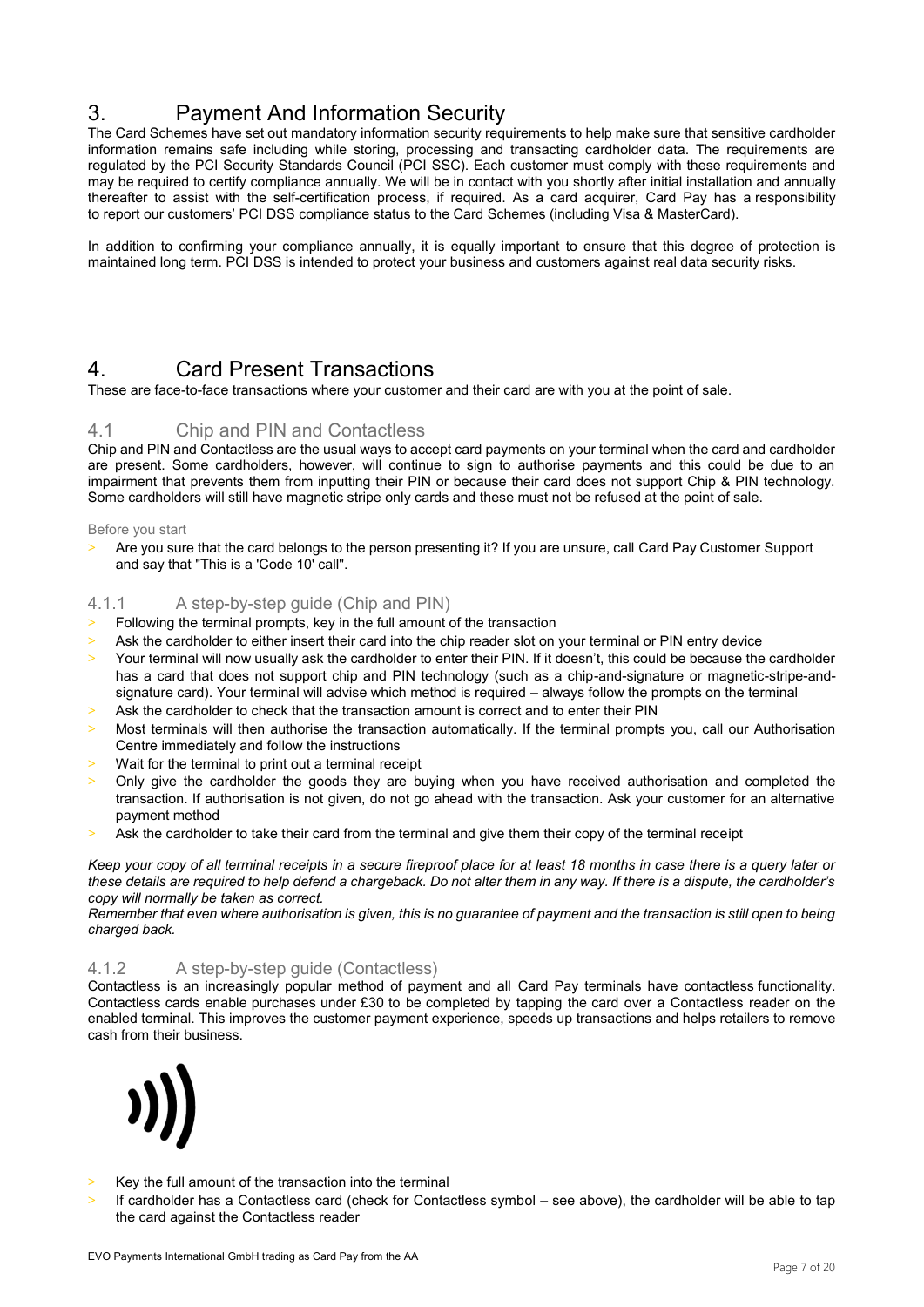- > Most terminals will authorise the transaction automatically
- > Wait for the terminal to print out a receipt
- Only provide the cardholder with the goods, or services they are purchasing when you have received authorisation and completed the transaction

#### <span id="page-7-0"></span>4.1.3 Apple Pay & Android Pay

All Card Pay terminals support Apple and Android Pay transactions. To pay for transactions under £30, the customer holds their phone near the contactless terminal reader. For transactions over £30, the customer must unlock their phone with their PIN or touch ID.



# <span id="page-7-1"></span>4.2 When a signature is needed

You should only use a signature to verify a transaction when prompted by your terminal. In addition, when processing a refund, you (rather than the cardholder) will be required to sign the receipt and the transaction will not require the input of the PIN.

# <span id="page-7-2"></span>4.2.1 A step-by-step guide (when a signature is needed)

- > Following the terminal prompt, key in the full amount of the transaction
- > Insert the card and follow the terminal prompts which will tell you when a signature is required
- > Most terminals will then authorise the transaction automatically. If the terminal prompts you to, call Card Pay Customer Support immediately and follow the instructions
- > Wait for the terminal to print out a terminal receipt
- Check that the card number, expiry date and card type on the terminal receipt are the same as on the card. If any details are different, hold onto the card and cancel the transaction immediately. Then call Card Pay Customer Support and say that "This is a 'Code 10' call" (see below).
- > If all the details match, check the transaction and amount, then ask the customer to sign the terminal receipt.
- > Check that the signature matches that on the card. If you are not sure, you may decide to ask for additional identification such as a driving licence or a passport. If you are still in doubt call Card Pay Customer Support
- > If you are happy with the signature, confirm the transaction on the terminal and give your customer their card and receipt
- > Only give the cardholder the goods they are buying when you have received authorisation and completed the card transaction. If authorisation is not given **do not** go ahead with the transaction. Ask your customer for an alternative payment method

#### <span id="page-7-3"></span>Code 10 Calls

If you're in any way suspicious about a card, the cardholder or the circumstances surrounding a transaction, you can call the Customer Support Team. A 'code 10' allows you to discreetly check on a suspicious card or cardholder when they're nearby and you're not able to talk freely. Just call our Customer Support Team and tell the operator you're making a 'code 1'0 call. You'll be asked for the card number, the expiry date and the issue number (if applicable) and given options to choose from, depending on the type of call you are making. You will be asked a series of questions that require only a yes or no answer. Remember to keep the card and the goods out of reach of the customer and activate any surveillance equipment you may have. If the operator asks you to keep the card, inform the customer politely, without putting others or yourself at risk. Please note that 'Code 10' is only available for customer-present transactions, not for mail and telephone.

# <span id="page-7-4"></span>4.2.2 Extra security checks

If you do carry out a transaction using a signature as verification, you should take extra security precautions. Here are some basic ones:

- > Make sure the card is not damaged, cut or defaced in any way
- Check the signature strip for signs of damage or tampering
- > Check any specific security features for that card
- Ask for some photo Id if you are in doubt
- If you are unsure make a 'Code 10' call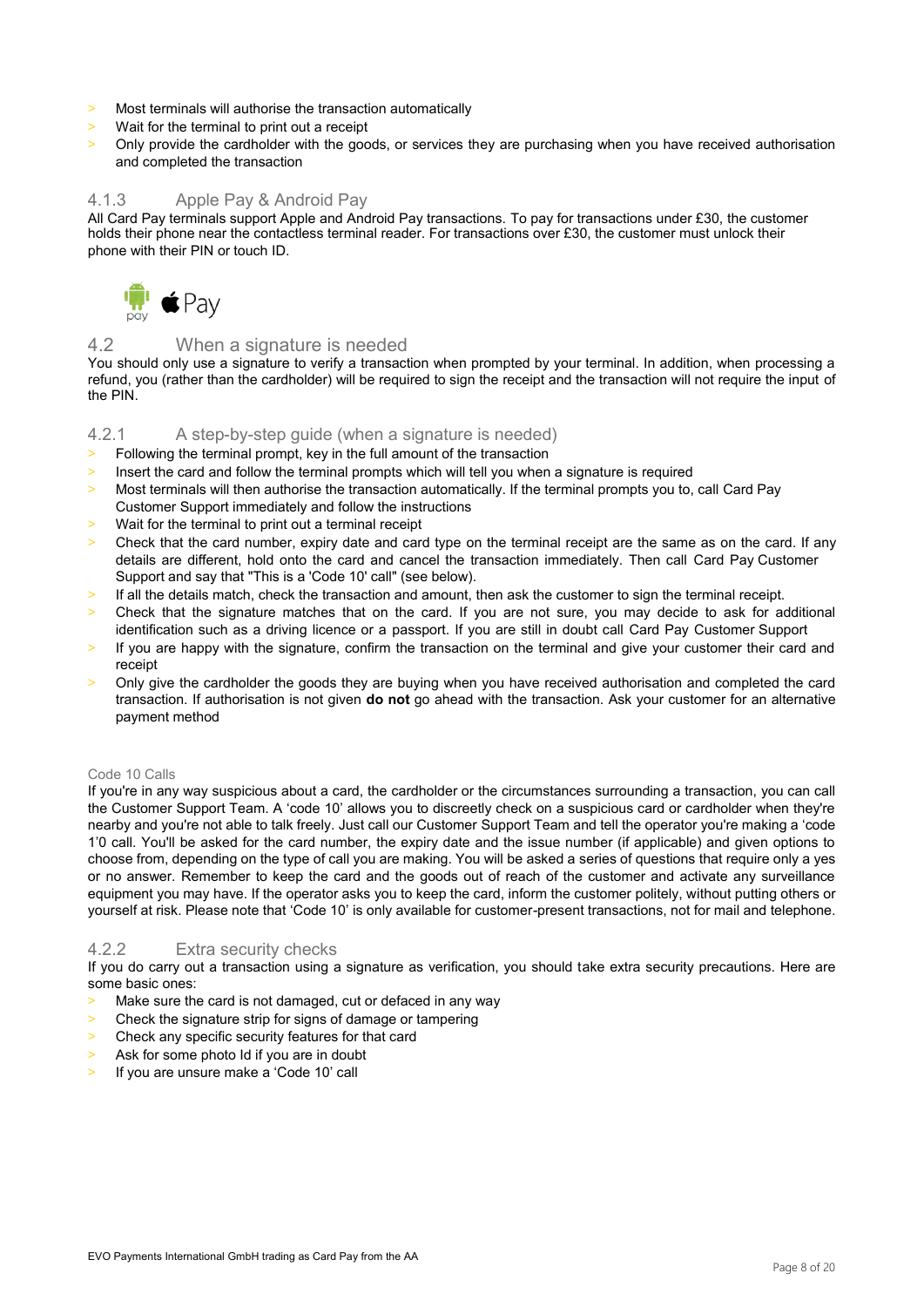# <span id="page-8-0"></span>4.3 The Receipt

|                                   | Card                                                         | <b>AA</b>                          |
|-----------------------------------|--------------------------------------------------------------|------------------------------------|
|                                   | THE CORNER STORE<br>1 MAIN STREET                            |                                    |
| <b>Terminal Id</b><br>Merchant Id | TID: 12345678<br>MID: IE0000000001234<br>**** **** **** 7654 | Receipt no: 000234<br>Valid until: |
|                                   | AID: A0000000031040                                          |                                    |
|                                   | <b>SALE</b>                                                  |                                    |
|                                   | <b>AMOUNT</b>                                                | 10.00                              |
|                                   | SIGNATURE NOT REQUIRED                                       |                                    |
|                                   | <b>RECEIPT FOR CLIENT</b><br>Tc: AF65A76543BF98              |                                    |
|                                   | DATE:                                                        | TIME: 18:08:17<br>App ver: 0139    |
|                                   |                                                              |                                    |

# <span id="page-8-1"></span>4.4 Troubleshooting

You must always follow the prompts on your terminal and **never** try to avoid using the higher-level security features (such as chip and PIN).

#### If the cardholder enters their PIN incorrectly

The cardholder will usually have three chances to enter their PIN. If all these fail follow the prompts on the terminal which will show whether the transaction can be completed on the card or if the cardholder will need to provide another means of payment.

#### If the cardholder has forgotten their PIN

If your terminal allows PIN bypass follow the terminal instructions. If your terminal does not allow PIN by-pass ask the cardholder for another means of payment.

#### If you receive a message that the PIN is locked

Please advise the cardholder to get in touch with their card issuer and ask for a new PIN, so that they can start using the card again in the future.

#### If the chip reader does not work

If the card offered contains a chip, the card must be entered into the chip card reader. If a terminal message says the card cannot be read:

- > Insert the card again (or try again with the card the other way round)
- > If this doesn't work the card may be damaged and you can try to swipe the card instead
- > If the card is still unable to be read ask the cardholder for an alternative payment method

**Please note:** if you swipe or key enter a chip card and the transaction is later found to be fraudulent, the transaction may be charged back to you.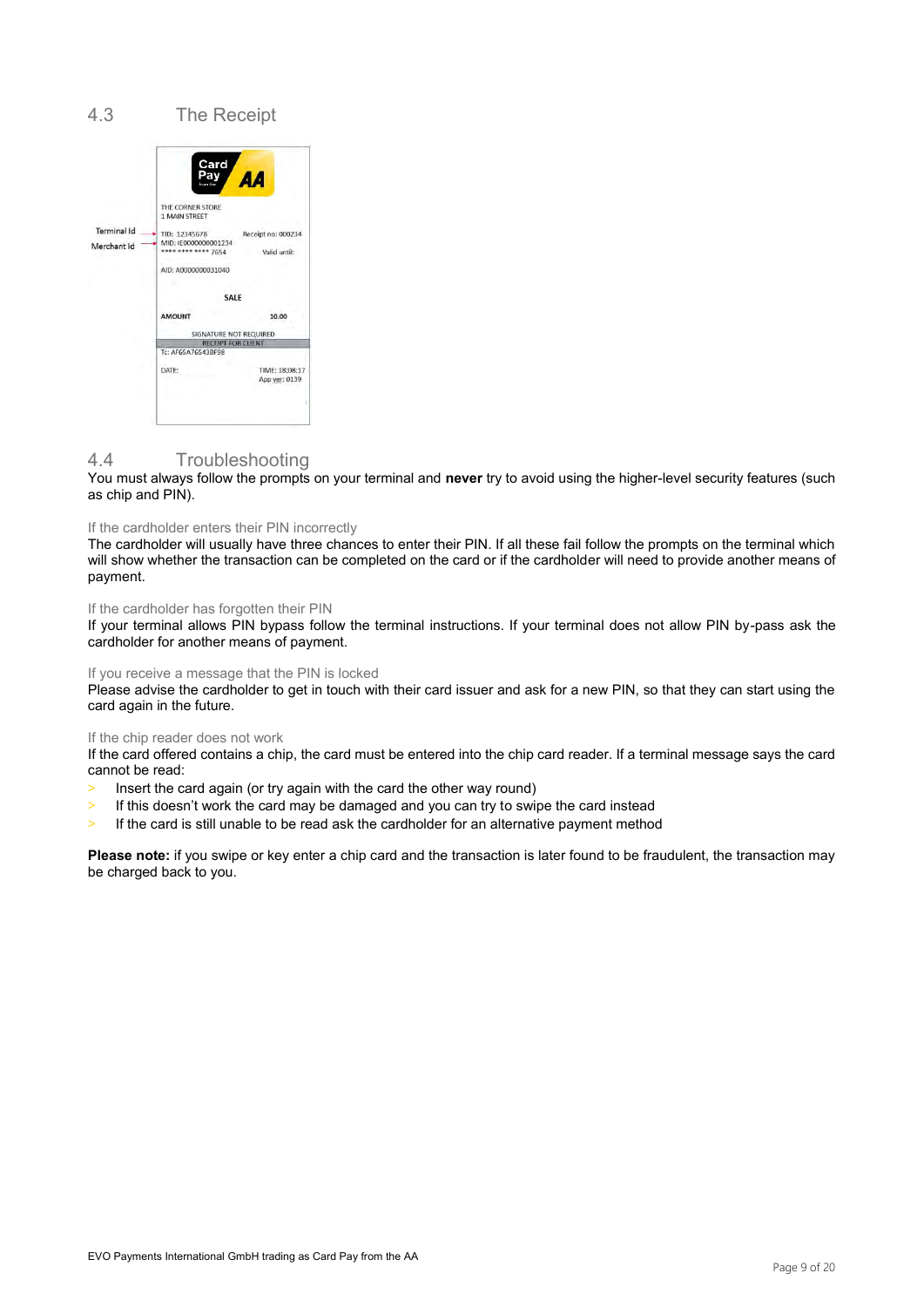# <span id="page-9-0"></span>4.5 Terminal Options

You can choose between the following terminal models.

|                              |                                                                    | WijFi                                                              | GPRS                                                               |
|------------------------------|--------------------------------------------------------------------|--------------------------------------------------------------------|--------------------------------------------------------------------|
|                              | Counter Top                                                        | Portable                                                           | Mobile                                                             |
| <b>Terminal Type</b>         | iCT250+Pin Pad                                                     | iWL250                                                             | iWL250                                                             |
| <b>Industry Examples</b>     | <b>Retail Outlets</b>                                              | Hospitality                                                        | <b>Taxis</b><br>Tradesmen<br><b>Mobile Services</b>                |
| <b>Card Readers</b>          | Contactless<br>Chip Reader<br>Magstripe Reader<br>Manual Key Entry | Contactless<br>Chip Reader<br>Magstripe Reader<br>Manual Key Entry | Contactless<br>Chip Reader<br>Magstripe Reader<br>Manual Key Entry |
| <b>Printer Speed</b>         | 18 lines/sec                                                       | 18 lines/sec                                                       | 18 lines/sec                                                       |
| <b>Printer Roll Spec</b>     | Thermal 57x40x12mm                                                 | Thermal 57x40x12mm                                                 | Thermal 57x40x12mm                                                 |
| Available Colours            | <b>Black</b>                                                       | Silver                                                             | Silver                                                             |
| Display Type                 | Colour Graphic                                                     | Colour Graphic                                                     | Colour Graphic                                                     |
| <b>Customisable Receipts</b> | Yes                                                                | Yes                                                                | Yes                                                                |
| <b>Connectivity Options</b>  | <b>GPRS</b><br>Dial-Up<br>Ethernet                                 | Bluetooth<br>Wi-Fi                                                 | <b>GPRS</b>                                                        |
| <b>Battery Life</b>          | <b>Connected to Mains</b>                                          | 6 Hours<br>200<br>Transactions<br>per<br>charge                    | 6 Hours<br>200<br>Transactions<br>per<br>charge                    |
| Language                     | English                                                            | English                                                            | English                                                            |
| Keypad                       | 15 Operational Keys<br>4 Navigation Keys                           | 15 Operational Keys<br>7 Navigation Keys                           | 15 Operational Keys<br><b>Navigation Keys</b><br>7                 |

# <span id="page-9-1"></span>5. Authorisation and Referrals

Authorisation and referrals are ways of checking that at the time of taking the transaction the card has not been reported lost or stolen and that there is enough money in the account to cover the purchase. It's important to understand that authorisation does not guarantee payment.

# <span id="page-9-2"></span>5.1 Making a referral call

In the majority of cases the authorisation check is automatic. Sometimes your terminal will prompt you to make a manual authorisation call, known as a referral. If you have a mobile or portable terminal, this will have been handed to the customer to input their PIN. You must always take back the terminal from your customer as soon as the PIN is entered. That way you will know whether the transaction has been authorised or whether a referral call needs to be made. You must make this call at the time of transaction, while the cardholder is present, and you are holding the card. **Do not hand the card**  back to the customer until you have received authorisation and the code has been accurately keyed into your **terminal.** 

#### Security questions

During some calls, the cardholder may need to answer one or more personal security questions. Explain that this is part of the card issuer's i.e. the Bank that issued the credit/debit card to the customer, standard security procedures. Card Pay Customer Support will usually ask to speak to the cardholder directly. Once your customer has answered the questions, they should pass the phone back to you. You should not use any information which is given to you by the cardholder. Only Card Pay Customer Support can give you an authorisation code. You must not accept an authorisation code from anyone else (especially your customer).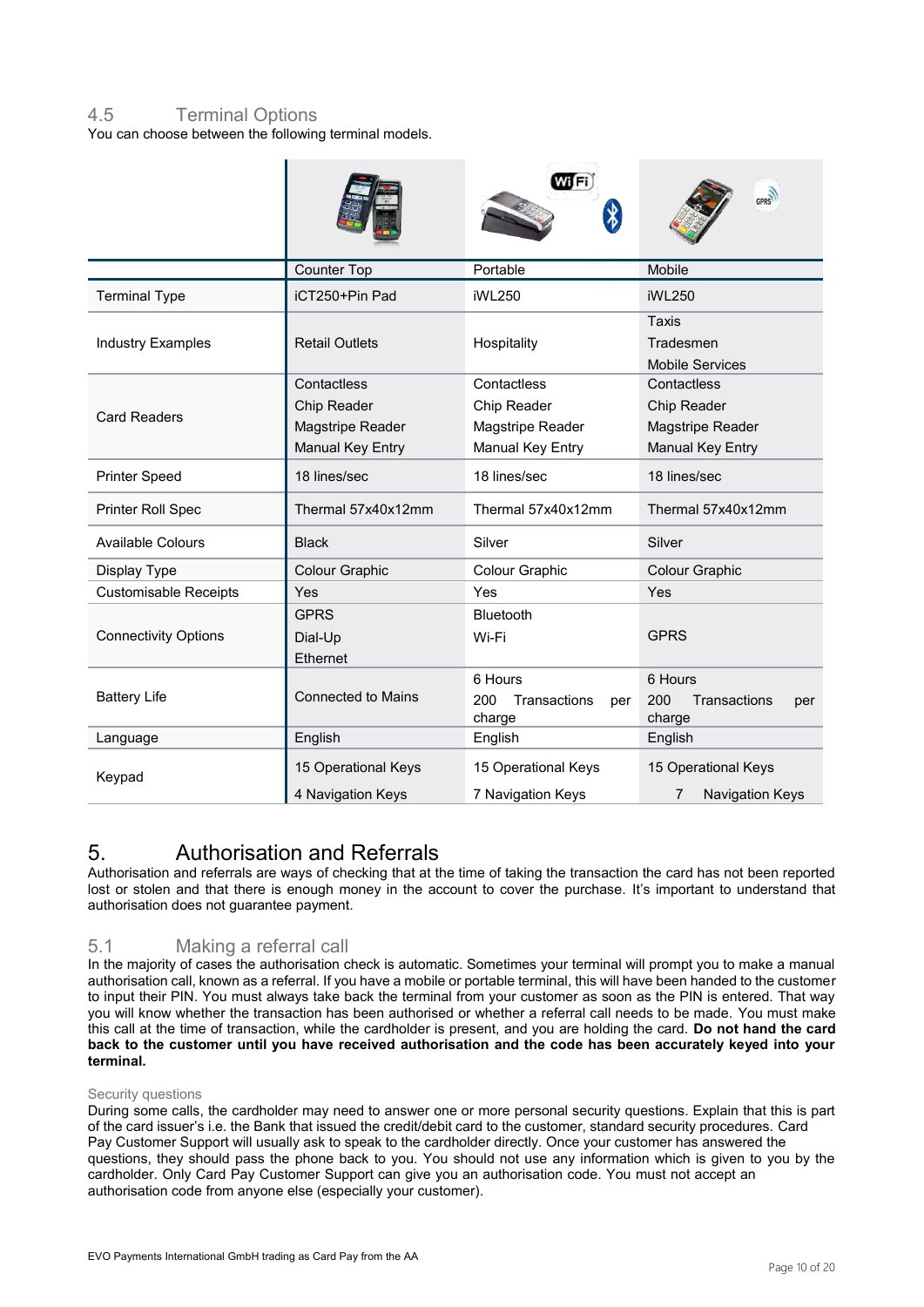#### If the transaction is authorised

You will be given an authorisation code which should be keyed into your terminal when you are prompted. There's more information in your Terminal User Guide about keying the code.

#### If the transaction is declined

- Explain that the transaction has not been authorised and give the card back to the customer, unless Card Pay Customer Support asks you to retain it and it is safe to do so
- If your customer asks why, advise them to contact their card issuer there is normally a helpline number on the back of the card
- Remember, transactions are declined for many reasons it may not be your customer's fault
- Make sure you destroy any partially completed sales vouchers in front of your customer
- If your customer still wants to go ahead with the purchase, ask them for an alternative payment method. Remember to check any new card carefully

# <span id="page-10-0"></span>5.2 Suspicious transactions

If you are suspicious about a transaction, follow the procedures to make a 'Code 10' call.

#### <span id="page-10-1"></span>5.3 Transaction changes after authorisation and before processing

Sometimes, you need to make changes to a transaction after you have obtained authorisation. For example, if your customer decides to buy something different, or not to go ahead at all. If you process payments electronically, you can cancel the sale on your terminal and it will make the adjustments automatically, but this may take a few days to appear on the cardholder's statement.

# <span id="page-10-2"></span>5.4 Split transactions

You must not split the sale into two (or more) separate amounts on one card in order to avoid obtaining authorisation for the full amount. If a sale is split in this way you may be at increased risk or receiving a chargeback for which you will be liable.

# <span id="page-10-3"></span>6. Refunds

When you make a refund on a card transaction, the amount of the refund is returned to the customer's card account and a corresponding debit will be made to your nominated bank account. If the refund facility is used where there is no corresponding originating transaction, this is not a Refund within the meaning of your contract and this is a breach of your contract for which you will be responsible.

# <span id="page-10-4"></span>6.1 Before making a refund

Never make a refund unless there was an original purchase. If you do, we may withdraw your card processing facility. We may also suspend or withhold some or all funds for the transactions processed through the facility

- Check that your customer has given you the card used for the original transaction we recommend that the refund is made back to the card used for the original purchase where it is still available. If however such card is not available at the time of refund then you may, at your discretion, use alternate means to issue such refund
- Never give a cash or cheque refund for a card transaction fraudsters often try to obtain cash this way
- If the customer has received a replacement card, the card number may have changed. In this case, take reasonable steps to make sure you refund to the original account. For example, check that the start date of the new card is after the purchase date, and ask them for proof of identity
- If the card has expired, you should still make the refund back to it, letting your customer know that they need to contact their card issuer to arrange for the funds to be received

**Please note**: you could be at risk of a chargeback if a refund is not made to the original card used for the purchase.

# <span id="page-10-5"></span>7. Card Not Present Transactions (CNP)

Card not present (CNP) transactions are those where the card and cardholder are not with you at the point of sale. Offering your customers this option gives extra flexibility, but it's important to understand that you will need Card Pay's agreement to accept these transactions:

Mail Order Telephone Order Transactions

# <span id="page-10-6"></span>7.1 Can I accept CNP transactions?

Before deciding to accept CNP transactions you should consider all risks to your business, because they carry a higher risk of fraud and you will be financially liable if a transaction is confirmed as invalid or fraudulent. You can only accept CNP transactions if you have signed up to this with Card Pay. If you have not, but you would like to make CNP sales, please contact the Card Pay Customer Support Team.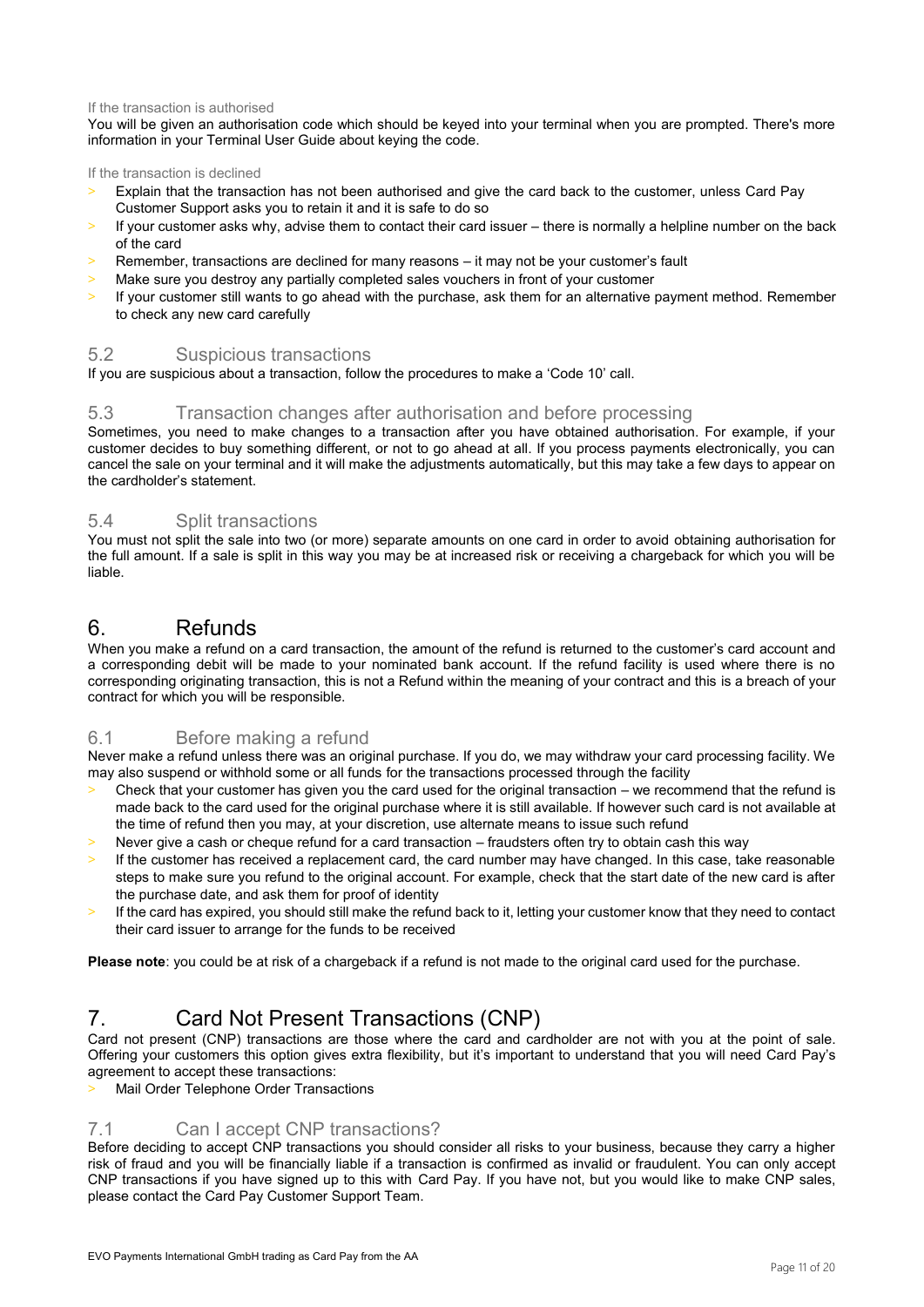# <span id="page-11-0"></span>7.2 Authorisation

As with other transaction types, all CNP transactions must be authorised. Authorisation is not a guarantee of payment – Authorisation simply means that at the time the transaction was taken and you obtained authorisation the card has not been reported lost or stolen and there are sufficient funds available. Authorisation cannot always validate the address you have been given and therefore you should consider undertaking additional checks as appropriate.

# <span id="page-11-1"></span>8. Additional services

The following services are not activated on our terminals as standard and subject to approval. If you want to use them, please contact our customer support team.

# <span id="page-11-2"></span>8.1 Cashback

Cashback allows you to offer up to £100 in cash on top of any debit transaction. This way you are not only offering your customers a highly attractive service, you are also retaining less cash in-store and reducing costs associated with cash handling with your bank. And the best of it all is that it is free of charge for you.

**Note**: Cashback is not a feature of credit cards and is only available on domestic issued cards.

# <span id="page-11-3"></span>8.2 Dynamic Currency Conversion

Dynamic Currency Conversion (DCC) enables your International cardholders to pay in their home currency while you will receive funding of the original sale amount in Sterling. If for example a Republic of Ireland customer presents a card that is issued in Euros, the terminal will recognise it and will offer the cardholder to pay in Euros. If this option is selected, an immediate currency conversion into Euros is performed, showing the exact amount in Euros like it will show up on the customer's card statement.

Advantages for your customer:

- > Actual understanding of prices in foreign countries
- > Easier management of business expenses for your business customers
- > Easier to recognise foreign transactions on the card account statement

#### Advantages for your business:

- Better customer experience as they have a full understanding of the item cost in their home currency
- > Fewer chargebacks as transactions are more likely to be recognised on the card account statement
- A percentage of the DCC transaction is paid to the merchant

DCC is available in the following currencies:

| Country               | <b>Currency</b>               |  |
|-----------------------|-------------------------------|--|
| <b>UAE</b>            | U.A.E. Dirham (AED)           |  |
| Australia             | Australian Dollar (AUD)       |  |
| <b>Bulgaria</b>       | Bulgarian Lev (BGN)           |  |
| <b>Brazil</b>         | Brazilian Real (BRL)          |  |
| <b>Belarus</b>        | Belarussian Ruble (BYR)       |  |
| Canada                | Canadian Dollar (CAD)         |  |
| Switzerland           | Swiss Franc (CHF)             |  |
| China                 | Chinese Yuan (CNY)            |  |
| <b>Czech Republic</b> | Czech Koruna (CZK)            |  |
| <b>Denmark</b>        | Danish Krone (DKK)            |  |
| EU                    | Euro (EUR)                    |  |
| <b>Britain</b>        | <b>British Pound Sterling</b> |  |
|                       | (GBP)                         |  |
| Croatia               | Croatian Kuna (HRK)           |  |
| Hungary               | Hungarian Forint (HUF)        |  |
| Iceland               | Iceland Krona (ISK)           |  |
| <b>Israel</b>         | Israeli Shegel (ILS)          |  |
| Japan                 | Japanese Yen (JPY)            |  |
| South Korea           | South Korean Won (KRW)        |  |
| Kazakhstan            | Kazakhstani Tenge (KZT)       |  |
| Lithuania             | Lithuanian Litas (LTL)        |  |
| <b>Mexico</b>         | Mexican Peso (MXN)            |  |
| Norway                | Norwegian Krone (NOK)         |  |
| Qatar                 | Qatari Riyal (QAR)            |  |
| Romania               | Romanian Leu (RON)            |  |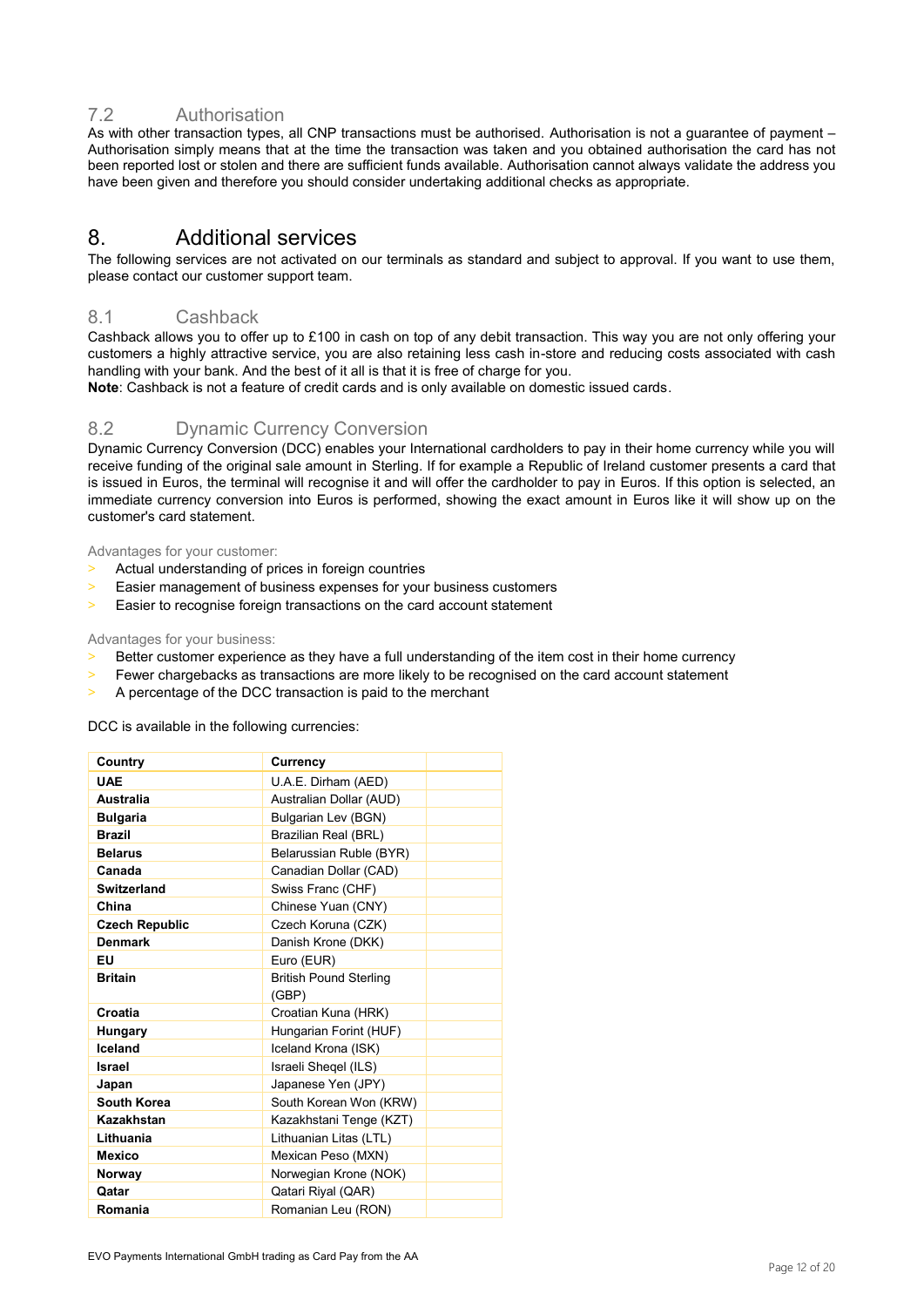| Russia               | Russian Ruble (RUB)      |  |
|----------------------|--------------------------|--|
| Saudi Arabia         | Saudi Rival (SAR)        |  |
| Sweden               | Swedish Krona (SEK)      |  |
| Turkey               | New Turkish Lira (TRY)   |  |
| Ukraine              | Ukrainian Hryvnia (UAH)  |  |
| <b>United States</b> | U.S. Dollar (USD)        |  |
| <b>South Africa</b>  | South African Rand (ZAR) |  |

# <span id="page-12-0"></span>8.3 Tips/Gratuity

If accepting tips is important for your business we can set up a facility on your terminal to accept tips and gratuities free of charge.

# <span id="page-12-1"></span>8.4 MOTO (Mail Order / Telephone Order)

If your business receives orders by internet, mail or telephone, you can still process card transactions by enabling the MOTO service. This allows you to process transactions without the cardholder and their card being present in your place of business.

The key difference between regular transactions and MOTO transactions is that the cardholder and their card are not normally present. To process a MOTO transaction, you will need to take the cardholder's:

- > Card number the long number across the centre of the card
- > Name as it appears on the card including any initials
- > Card expiry date
- > Full postal/billing address, including postcode, as it appears on the cardholder's statement
- > Chosen delivery address if different from above
- Card Security Code (CSC) three-digit code at the end of the signature strip (NOTE: CSC needed for telephone order transactions only, NOT required for Mail Order transactions)

We have enabled the Address Verification system (AVS) on all terminals for added security when accepting MOTO transactions. This system checks the billing address provided by the cardholder with the address on file with the card scheme.

# <span id="page-12-2"></span>9. Pricing

At Card Pay we offer two distinct pricing options - Ready Made and Tailor Made. Ready Made is suitable for merchants with monthly card payments of £9000 or less. Tailor Made pricing is suitable for all other merchants. Refer to your contract for further details of your particular pricing package.

# <span id="page-12-3"></span>9.1 Changing your package

Changing up and down between Ready Made packages to suit your business requirements is easy. The change of plans will take about 5 working days but will only come into force for the next monthly billing period. If you want to switch for the next month, please make sure that you give us notice early enough prior to end of month. Otherwise the switch to the new plan will be performed a month later.

# <span id="page-12-4"></span>9.2 Terminating your Card Pay account

You may terminate the agreement at any time for any reason subject to one month's notice to us. To do so, please contact our customer support team.

If your contract term has not expired on date of account closure you are liable for terminal rental fees for the remainder of your contract terms. For all Ready Made plans a termination fee of £150 will be charged on early account closure.

# <span id="page-12-5"></span>10. Reducing Fraud

Card Present Transactions

These are face-to-face transactions where your customer and their card are with you at the point of sale.

#### Card Not Present Transactions: Mail Order Telephone Order

These are sales made by mail or over the telephone where the customer and their card are not with you at the point of sale.

Card fraud is becoming increasingly sophisticated and, if you are not vigilant, can result in financial loss for your business. Your exposure to fraud will depend upon how aware you are of the risks and how carefully you and your staff handle card transactions. This section gives you some useful tips to help you reduce your risk of losing money through fraud. Before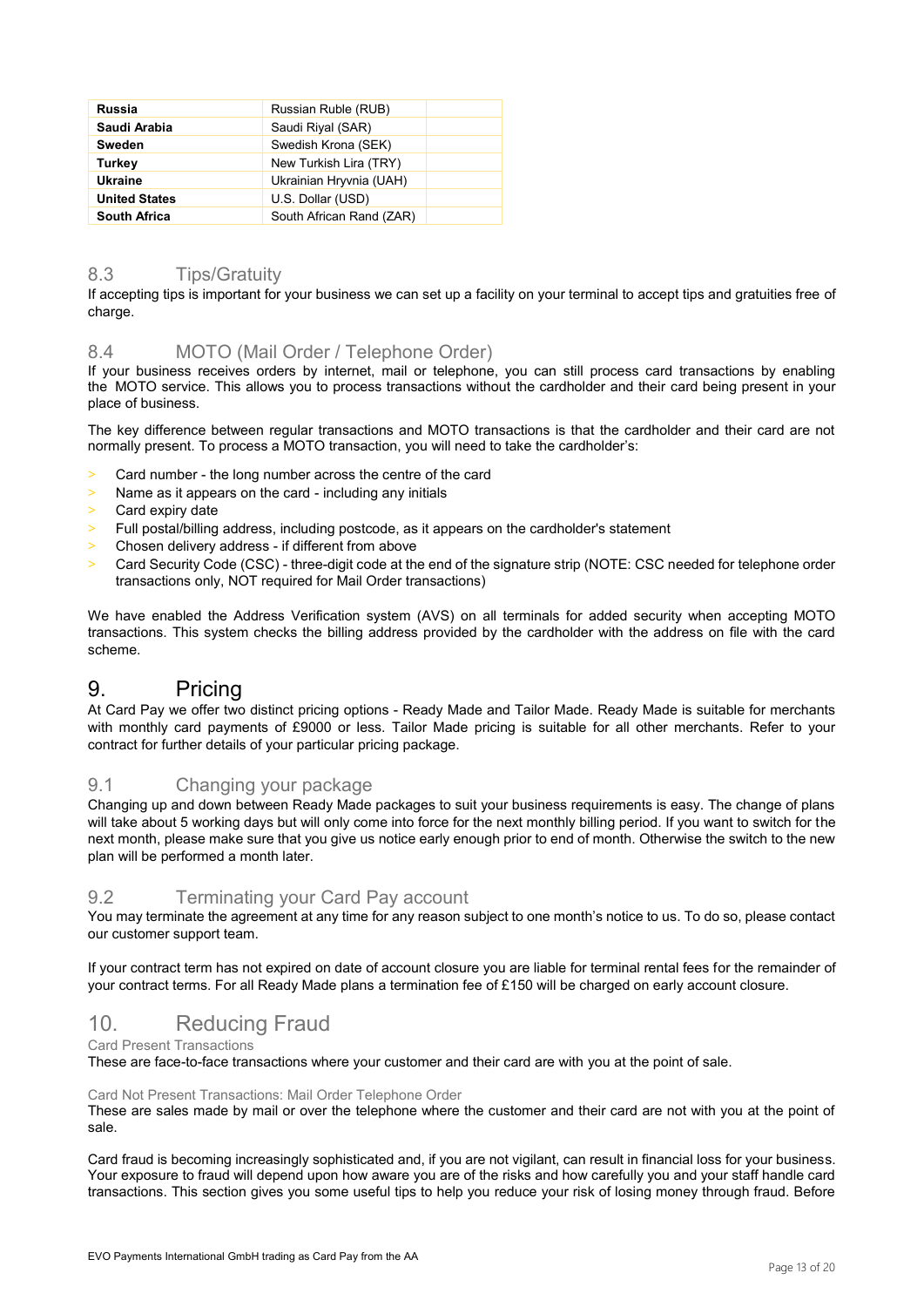deciding to accept CNP transactions you should consider all risks to your business, because they carry a higher risk of fraud and you will be financially liable if a transaction is confirmed as invalid or fraudulent.

# <span id="page-13-0"></span>10.1 Always remember

- > Follow all the prompts on your terminal
- Be alert and aware for card present transactions, if you are suspicious about a card or the person presenting it, make a 'Code 10' call and follow the prompts
- Be discreet when you are suspicious don't take risks with anyone's safety
- If your terminal has a supervisor card or code, keep it safe and secure anyone who has access to this could make fraudulent refunds to a card which may result in financial loss for your business
- Never allow a third party to authorise or process card transactions using your facility this would breach your contract with us and may result in withdrawal of your facility and/or in Card Scheme fines. You will be liable for any fraud/chargebacks irrespective of the fact you have processed transactions on behalf of someone else
- > Keep your terminal in sight during a transaction and take it back from your customer as soon as they have entered their PIN

# <span id="page-13-1"></span>10.2 Training your staff

Alert, well-trained staff members are your frontline defence against card fraud and can significantly reduce the risk of financial loss to your business. If you or your staff allows fraud to take place through carelessness, you could lose money and we may even stop processing card payments for you. Please make sure your staff read this guide carefully, and any other fraud prevention publications we send you.

# <span id="page-13-2"></span>10.3 Withholding payments

If we are suspicious about a transaction you have processed or we believe that a transaction may be fraudulent, we may hold back payment while we investigate. The money will not be returned until we have confirmed that a genuine transaction has been processed and it was for the goods or services provided by you (and not any third party) and which you advised you would be providing on your application form. There is no set time limit for the investigations to be resolved, but we will keep you informed throughout.

#### <span id="page-13-3"></span>10.4 Card present transactions

These are face-to-face transactions where your customer and their card are with you at the point of sale.

#### <span id="page-13-4"></span>10.4.1 Look out for fraud warning signs

Be aware of how customers normally behave when they are shopping. If you notice anything out of the ordinary, or something that just doesn't feel right, it could be a sign of potential fraud, so act on your instincts and don't go ahead if you are suspicious. Look out for...

- > **Random, careless or bulk purchases** Most customers ask questions and, for example, try on clothing, but a fraudster will just buy goods that can be easily re-sold
- > **Rapid repeat visits** A customer who returns to buy more in a short period of time may be making the most of the fact that the card has been accepted already
- > **Nervous or hurried customers** They may be worried about being caught
- > **Cards signed in felt-tip pen** This can be used to disguise the original signature remember all cards should be signed in ballpoint pen
- **Interruptions** A customer who tries to distract you during the transaction, and who seems fully conversant with how the authorisation process works, may be trying to prevent you from noticing something suspicious. Never turn your attention away from the terminal once you have started processing the transaction, as you may miss prompts on the screen, or miss a fraudster attempting to interfere with the terminal
- **Fake authorisation calls** Neither Card Pay nor the card issuing bank will EVER call you during the processing of a transaction to provide you with an authorisation code. If this happens this will be an attempt by fraudsters to force through a transaction, and will result in a loss to your business if the transaction is charged back. If you receive one of these calls please cancel the transaction (if safe to do so) and perform a 'Code 10' call
- > **Card Pay from the AA, Police or other 'official' impersonation** You should never receive a phone call from the Card Pay authorisation centre, the police, your terminal provider or any other official, requesting you to provide any card details over the phone. None of these organisations will ever ask for details over the phone, so these will be an attempt by fraudsters to gain card details from you. If you receive one of these calls, please report it to the Card Pay Helpdesk

#### <span id="page-13-5"></span>10.4.2 Take extra care when a signature is needed

Nearly all cards now use chip and PIN technology, but you may sometimes come across cards that need to be verified using a signature rather than a PIN. Knowing when these cards can be used and their security features will help you to identify genuine transactions and also to spot potential fraud. Take extra care when accepting these transactions because you could be financially liable if a transaction is confirmed as invalid or fraudulent. In certain circumstances, you can accept: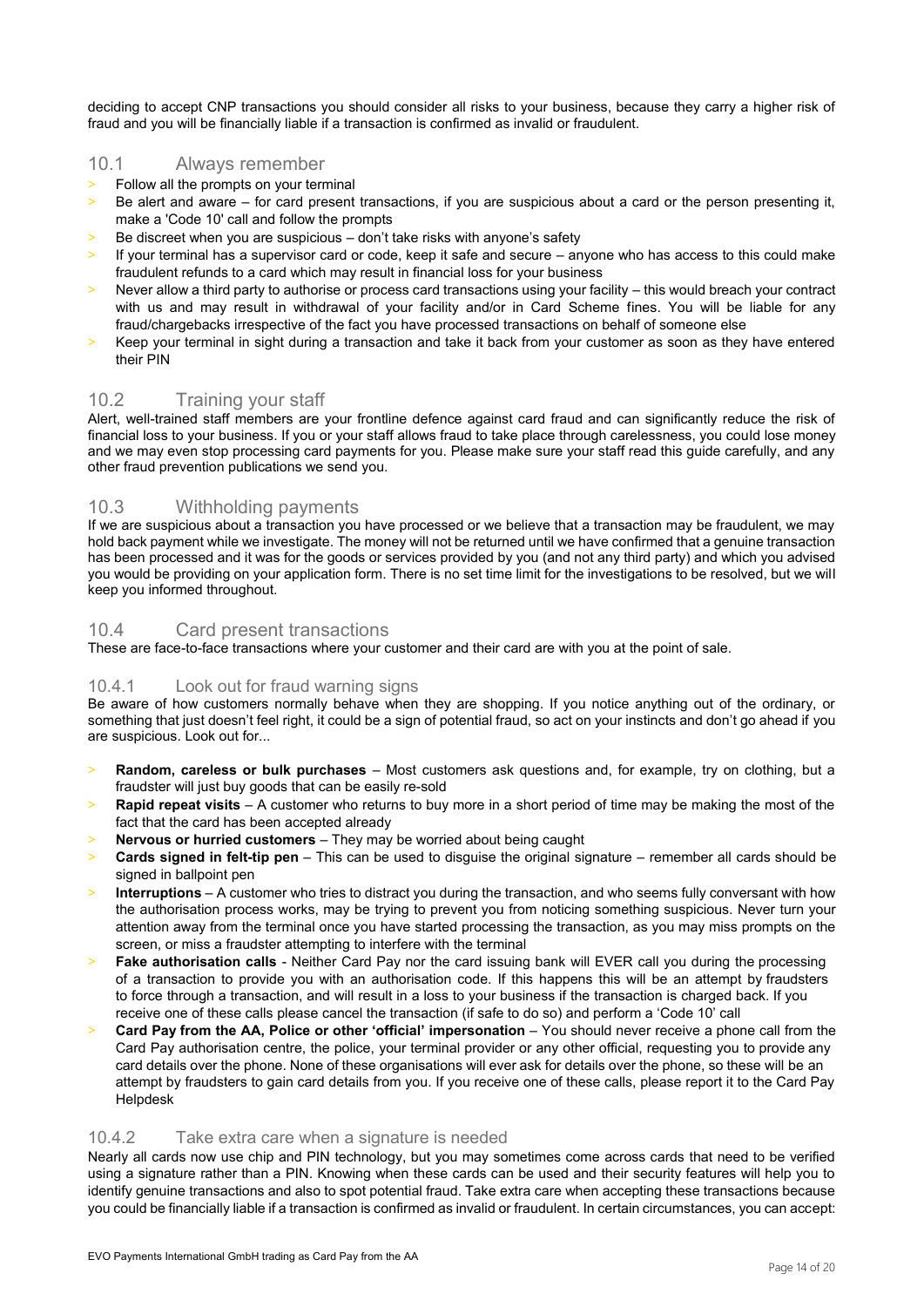> **Magnetic stripe and signature cards** – These will mostly be non-UK issued cards from countries that have not yet upgraded to chip and PIN. Follow the prompts on your terminal.

<span id="page-14-0"></span>10.4.3 Some basic fraud checks to use when a signature is required

If you do carry out a transaction using a signature as verification, you should take extra security precautions:

- > Check the security features of the card
- > Check the cardholder's signature matches that on the back of the card
- $>$  If possible, check that the spelling on the card is the same as the signature fraudsters sometimes don't spell the name correctly
- Check the title on the card matches the gender of the person presenting it
- > Check the signature strip for tampering has another strip been placed over the top of the original one? If the word "void" appears on the strip, this could be an indication that the genuine signature has been removed and a substitute used
- > If you have an ultraviolet (UV) lamp, put the card under it and check the appropriate inbuilt security feature
- While the point-of-sale receipt is printing, check the last four digits of the card number on the receipt match those on the front of the card. If they don't, make a 'Code 10' call

#### <span id="page-14-1"></span>10.4.4 If Card Pay Customer Support asks you to retain the card

Explain politely that the card issuer has asked you to hold onto the card. Your own company policy will decide whether you detain the cardholder or call the police. Never put yourself, your staff or the public at risk. Even if Card Pay Customer Support does not ask you to retain the card, you may decide that a card or a transaction is suspicious – for example, if you have identified it as counterfeit. Card thieves act fast, and will often try to use a card before the owner notices that it has gone.

#### <span id="page-14-2"></span>10.4.5 Preserving evidence

The physical card which is presented to you and used fraudulently may need to be used as evidence. Treat them with care and you will make it easier for the police to catch and prosecute the thieves.

# <span id="page-14-3"></span>10.4.6 If someone leaves a card behind

- Keep it somewhere safe for at least 24 hours, in case the cardholder comes back for it
- If someone comes to claim the card, ask them for signed proof of identity, such as a driving license or other cards, and compare the signatures
- Ask them to sign a blank receipt and compare the signatures. Then destroy the receipt
- If you are then happy with the cardholder's identity, give them the card
- If you are suspicious, ask them to come back with additional proof of identity. If you are still not satisfied when they come back, call Card Pay Customer Support and say "This is a 'Code 10' call". The operator will talk you through the process
- > If the cardholder does not return to reclaim the card, please send it to the issuer to be cancelled.

# <span id="page-14-4"></span>10.5 Card Not Present Transactions (CNP)

If you are suspicious of the card, cardholder or circumstances of the sale at any time we recommend you do not continue with the transaction or send out the goods. If you decide not to proceed once you have already processed the transaction, you will need to make a refund to the card. CNP transactions are considered high-risk because you have no opportunity to physically check the card or meet the cardholder. Although most CNP sales are genuine, this type of transaction is appealing to fraudsters who want to obtain goods to resell easily for cash. So take extra care and consider the risks before you process CNP payments, because you will be financially liable if a transaction is confirmed as invalid or fraudulent.

# <span id="page-14-5"></span>10.5.1 Look out for fraud warning signs (MOTO)

Here are some signs that a transaction is likely to be fraudulent. Get to know them and make sure that all members of your staff recognise them too. Sometimes the first sign of fraud can just be a general feeling that something isn't quite right. If that happens, act on your instincts and don't send out the goods until you've carried out further checks.

- > **Multiple or bulk orders** Watch out for customers buying lots of the same item either in the same transaction or separately
- > **First-time customers who place multiple orders** The risk of fraud is smaller when dealing with customers you know
- > **High-value orders** Orders larger than normal may indicate fraud. High-value items such as jewellery or electrical goods are often targeted by fraudsters because they are easy to resell, so take extra care with this type of transaction
- > **Hesitant customers** Customers who seem uncertain about personal information, such as their postcode or spelling of their street name, could well be using a false identity. Also watch out for customers being prompted when giving the requested information
- **Same name, different title** Could your customer be using the card of a family member?
- **Sales that are too easy** Be suspicious if a customer is not interested in the price and/or detailed description of the goods, but is only interested in delivery times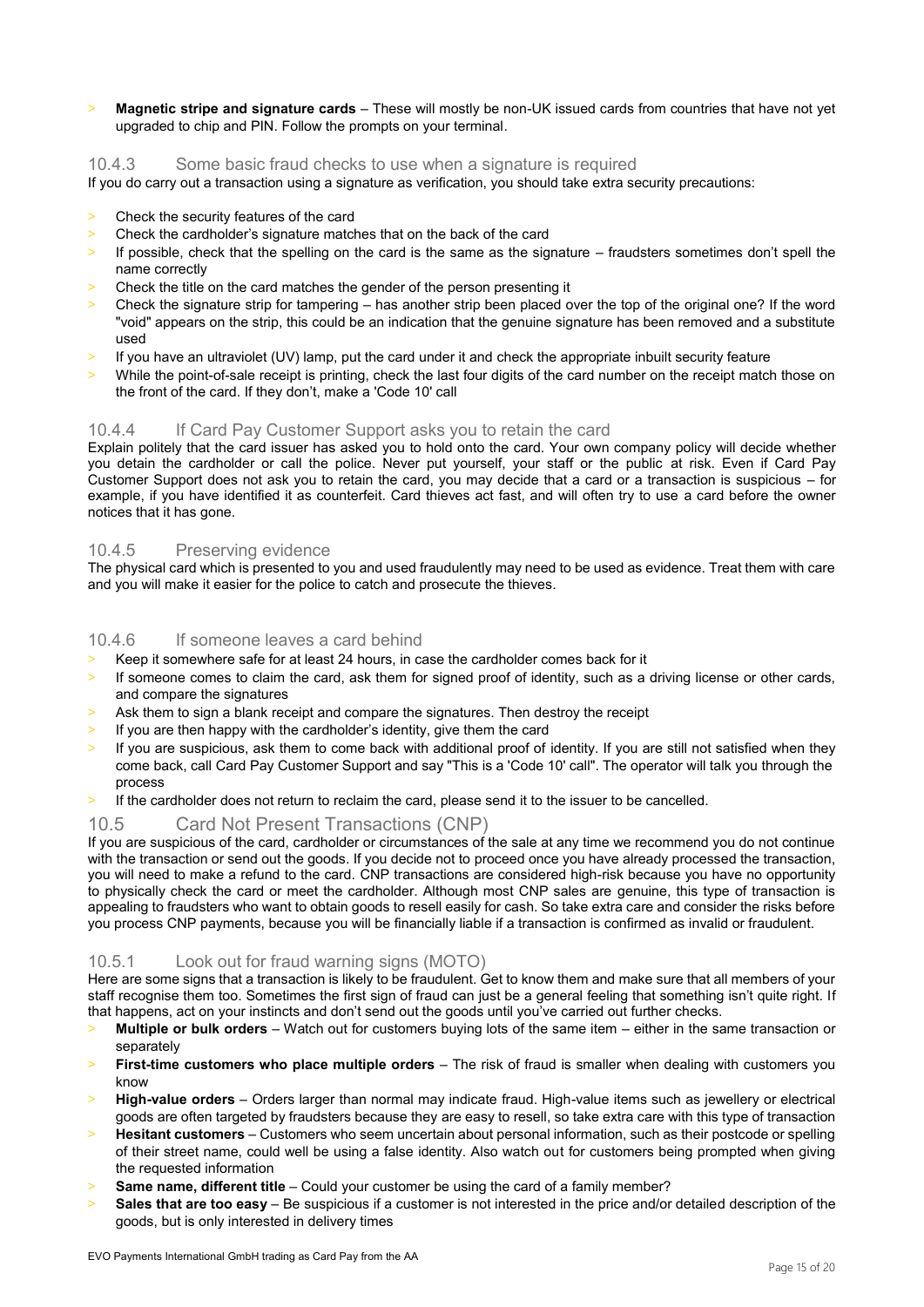#### > **Suspicious card combinations such as:**

- > Transactions on several cards where the billing address matches but different/various shipping addresses
- > Multiple transactions on a single card over a very short period of time
- > Multiple cards beginning with the same first six digits offered immediately after the previous cards are declined<br>> Customer offering multiple different cards one after another without besitation when previous cards are
- Customer offering multiple different cards one after another without hesitation when previous cards are declined
- > Orders shipped to a single address but purchased with various cards
- > Overseas shipping address Be careful when shipping overseas, especially if you are dealing with a new customer or a very large order
- > Different shipping address Orders where the shipping address is different from the billing address may be legitimate (for example, when sending flowers or a birthday present) but requests to send goods to hotels, guest houses or PO boxes are often associated with fraud

# <span id="page-15-0"></span>11. Chargebacks

Card transactions are sometimes disputed by the cardholder or the card issuing bank, for example goods not received, transaction not recognised or authorised. When this happens we may contact you requesting further information. If you are not able to supply the information requested by us or in the timescales we specify then it is likely that this may turn into a chargeback which you may be held liable for, even if you have proof that the transaction was genuine.

Where there is a valid chargeback we will write to you to let you know and Card Pay will debit your nominated bank account with the value of the disputed transaction, quoting the same unique reference number as in the chargeback letter. You are responsible for making sure sufficient funds are in your nominated bank account to meet the chargeback. Failure to do so could result in your card processing facility being withdrawn.

#### <span id="page-15-1"></span>11.1 Why chargebacks happen

Here are some of the most common reasons for chargebacks, but this is not a full list. If you are not sure about the reason for a chargeback, please contact Card Pay Customer Support.

# <span id="page-15-2"></span>11.2 Disputed payments

Some common reasons for disputes include:

- The cardholder claims someone was using the card without his/her knowledge or states that he/she does not recognise the transaction. It could have been stolen and used fraudulently – particularly for MOTO transactions
- There is a processing error, such as the wrong card number or wrong amount was keyed
- The cardholder disputes some other aspect of the transaction, for example non-delivery, late delivery, unsatisfactory goods or services, or the wrong size/colour/price

#### <span id="page-15-3"></span>11.3 Wrong or suspect card details

There is also a high risk of a chargeback if there was a mistake when the transaction took place. Other common problems are:

- $>$  The card is not valid for example it is out of date
- No signature
- Details on the terminal receipt or voucher don't match the card i.e. the embossed details on the card do not match the details on the electronic receipt or the details have been entered incorrectly by hand -Primary Account Number (PAN) key entry
- Wrong process
- > Your customer has been billed twice for the same sale
- > The transaction was by PAN key entry, but a separate imprint and signature was not taken on a back-up paper voucher
- The sale required authorisation but it was not obtained
- > An authorisation call was made, but the sale was not authorised

# <span id="page-15-4"></span>11.4 Goods and services disputes

These types of chargeback disputes can be difficult to defend and therefore if a customer contacts you with a dispute you should retain accurate records of what is discussed or agreed. Where possible, ask the customer to put the complaint or query in writing/e-mail and have the customer agree in writing to any resolution agreed. Proving the content of a telephone conversation at a later date is virtually impossible and the Card Schemes do not accept recordings of telephone conversations as evidence. It is important to be aware that the cardholder does not always have to physically return the goods to you for a chargeback to be correctly raised.

# <span id="page-15-5"></span>11.5 Disputing a chargeback

You can dispute a chargeback that has been applied to your bank account. You will need to provide information to prove that the transaction was authentic. Card Pay will consider any information you can provide within the required timeframes proving that the transaction is authentic. However your account will only be credited if the evidence provided meets the rules set by the Card Schemes. Even if all procedures have been correctly followed and documented, this does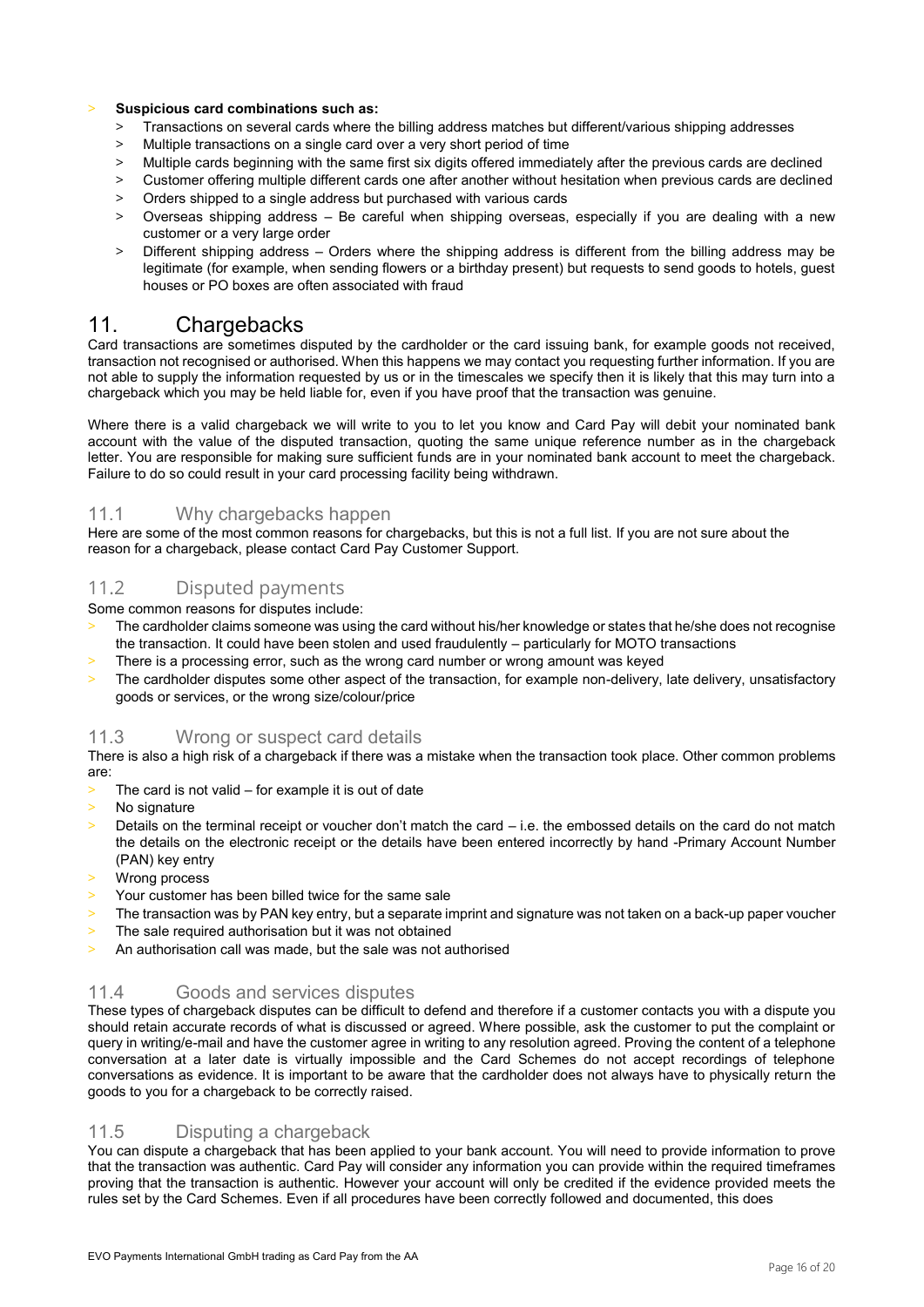not guarantee that you will succeed in disputing a chargeback. The technology we use is designed to ensure that chargeback enquires are resolved efficiently with minimum disruption to your business.

# <span id="page-16-0"></span>12. Card Recognition Guide

The majority of cards you see will be processed as chip and PIN or contactless and will not require you to have sight of the card. However, if the transaction is not completed by entering PIN or the card is a signature-only card, you will need to verify that the signature on the receipt matches that on the card. As more and more cards are introduced into the marketplace, you will be presented with cards of various shapes, sizes and colours. Provided you ensure that all the security features are present, including those specific to the individual card schemes, you can accept the card for payment. We recommend that all your staff know the process for accepting card payments, be familiar with these security features and always follow the prompts on your terminal.

# <span id="page-16-1"></span>12.1 Not a chip and PIN card or Contactless card?

Most cards are now chip and PIN and/or Contactless enabled, but you may sometimes be presented with chip and signature or magnetic swipe and signature cards. You must accept these cards as long as you verify the card and ensure that it has all the security features explained in this section, including those specific to the individual card schemes.

# <span id="page-16-2"></span>12.2 Key security features

As cards are normally placed in or tapped against card readers by the cardholder, you may not have the opportunity to check all of these security features, but these are the key details to check if you have any suspicions. Note that not all cards are embossed or have a full account number or cardholder name, but genuine cards will always have a:

- > **Card logo** see examples below
- > **Hologram** see examples below
- > **Ultraviolet image**
- Card Security Code (CSC) A three-digit code at the end of the signature strip or in a separate white box next to it.

# <span id="page-16-3"></span>12.3 Example cards

To see images and details of example cards please connect directly to the applicable Card Scheme web sites or view the sample Visa card below



# <span id="page-16-4"></span>12.4 What to look out for?

- > **Chip** If there is a chip; check if there is any visible damage
- **Card number** The card number the long number on the front should be clear, even and in line
- The first four digits of the card number Will be laser-imprinted on the front of the card beside the embossed details and should be identical to the embossed details (smaller type, above or below the beginning of the long embossed number)
- > **Cardholder title and name** Should be clear, even and in-line. Embossed cards must have either a cardholder name or description such as 'club member' or 'gift card', etc. For flat-printed cards the cardholder name or description is optional. Check that the title and name on the card match the gender of the person presenting it.
- > **Expiry date/valid from date** All cards have an expiry date, but only some have a valid from date. Check that the card isn't being presented before its 'valid from' date or after its expiry date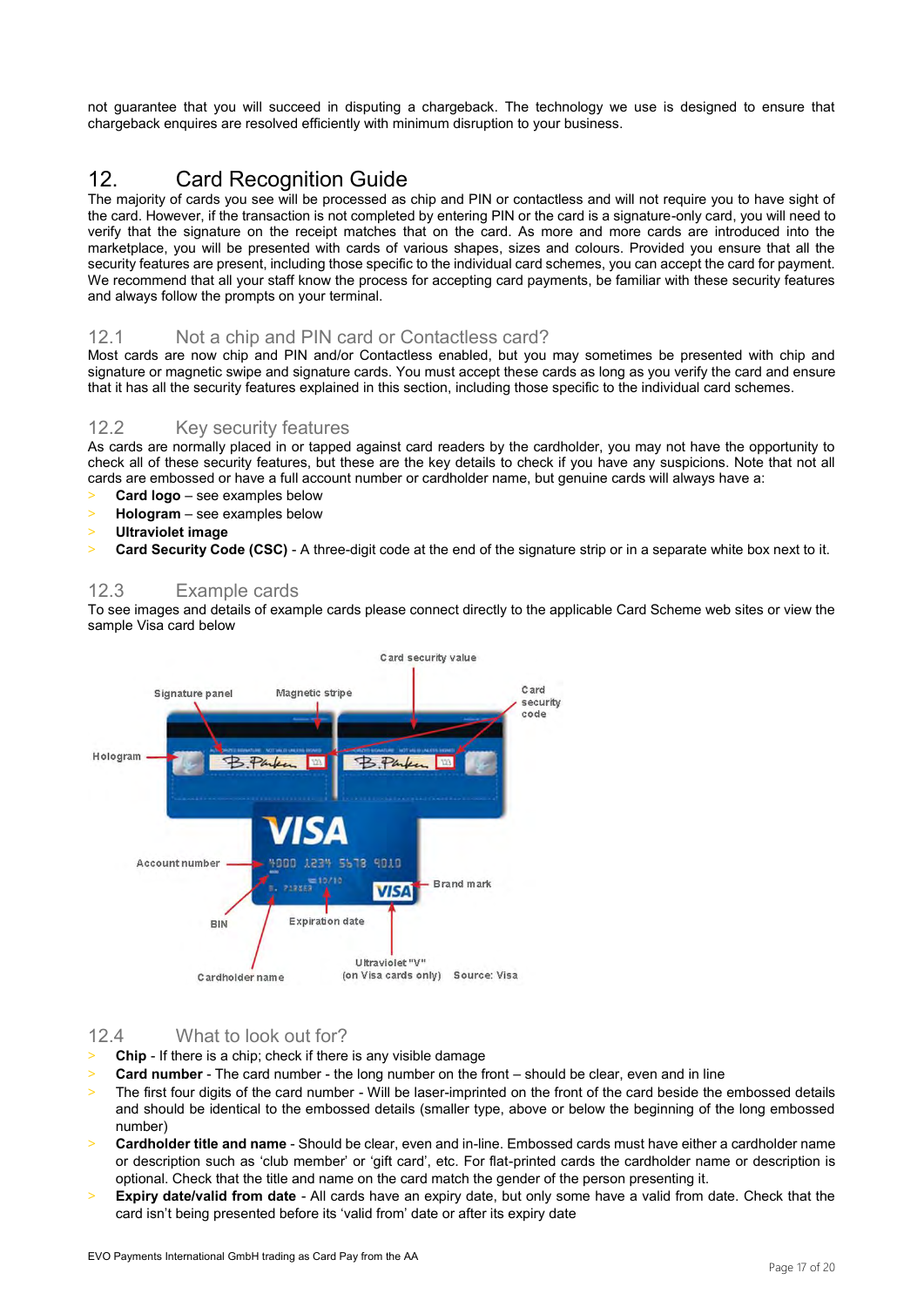- > **Contactless indicator** This 'wave' symbol indicates that the card can be used to make payments without swiping it or inserting it into a terminal. This symbol usually appears on the front of the card
- > **Hologram** These may be on the front or back of the card. The 3D image should move when the card is tilted. If the Visa logo has been placed on the back of the card it will usually be a miniature version. These are the most common holograms currently in use:
	- > **MasterCard** the world/globe
	- > **Visa** a dove, which appears to fly

# <span id="page-17-0"></span>13. Terminology

# **A**

**Acquirer** – A financial institution that is a member of the Card Schemes and provides facilities for businesses to accept card payments and receive these funds. Also known as a 'card acquirer'.

**Address Verification Service (AVS)** – Fraud-prevention service that verifies the numerical elements of a customer address against a card.

**Authorisation** – The process whereby a transaction for a specified amount is approved or declined by a card issuer or an acquirer on behalf of a card issuer. This approval confirms that the card number is valid, that as at the time of the transaction the card has not been reported lost or stolen and that funds were available. **It does not confirm the authenticity of the card presenter or the card, or guarantee settlement of the transaction.** 

The authorisation request may be generated by a customer terminal and processed electronically or may include voice contact between the customer and the acquirer. Find out more about Authorisation and Referrals. See section 5.

**Authorisation Call** – A telephone call made to obtain authorisation for a transaction.

**Authorisation Code** – A code (which must not be all zeros) generated by a card issuer or by an acquirer on behalf of a card issuer when an authorisation request is approved.

# **B**

**Batch** – A collection of transactions held at a single terminal or outlet. A batch may contain any number of shifts or days data.

#### **C**

**Card Acquirer** – See Acquirer.

**Card Issuer** – The organisation that issues a payment card to the cardholder.

**Card Not Present Transactions** – Card payments processed when the card and cardholder are not present during a transaction.

**Card Number** – The long number across the front of a card, also known as the PAN (Primary Account Number).

**Card Present Transactions** – Card payments processed where both the card and cardholder are present during a transaction.

**Card Processing Facility** – The agreed products and services provided by Card Pay which allow you to accept and process card payments.

**Card Schemes** – Visa, MasterCard, American Express.

**Card Security Code (CSC**) – This is a three-digit code at the end of the signature strip or in a separate white box next to the signature strip on a card. American Express cards have a four-digit CSC on the front of the card. **Never record the CSC – it must only be used for one transaction.** The Card Security Code (CSC) is sometimes also called the Card Verification Value (CVV or CVV2) or Card Verification Code (CVC or CVC2).

**Card Testing** – When a fraudster places an order over the phone or online to check if the card details they have will be authorised. Find out more in Reducing Fraud. See section 13.

**Card Verification Code (CVC or CVC2)** – Refer to Card Security Code

**Card Verification Value (CVV or CVV2)** – Refer to Card Security Code

**Cardholder** – The person to whom a card is issued, or an individual authorised to use the card.

**Cardholder Data** – The data obtained as part of a transaction, including:

- PAN / card number
- Cardholder's name
- Expiry date
- Service Code

**Cash Back** – An optional transaction type where a customer may, with the approval of Card Pay, allow a cardholder to draw cash up to an agreed limit as part of a standard sale transaction. This is also known as 'cash back'. **Chargeback**  – The term used where a card issuer can reverse part or all of the value of a transaction back to you as a merchant via the acquirer which processed the transaction, for example, when a transaction is disputed because it is proven to be fraudulent or because the customer has not followed the correct procedures.

**Chip and PIN** – Chip and PIN is a programme aimed at reducing fraud for those transactions where the cardholder and card are present at the time of the transaction. The chip (silver or gold coloured square on the front left side of the card) is embedded into a card to provide highly secure memory and processing capabilities. In addition to holding the same personal data as the magnetic stripe, the chip provides additional security features to safeguard against counterfeiting. The PIN is a four-digit number that the cardholder enters into the PIN pad instead of signing a card receipt. Liability for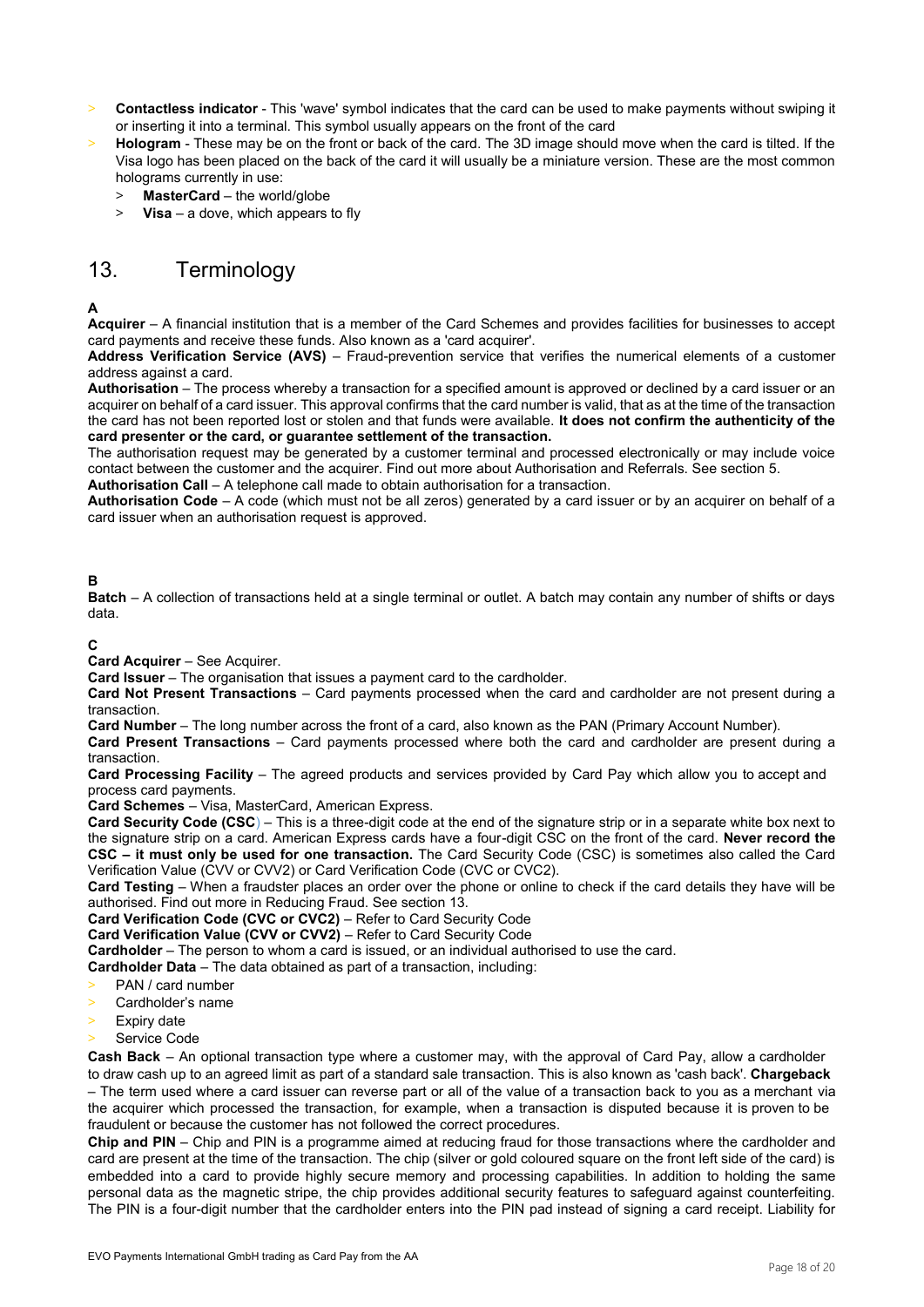counterfeit card transactions and lost and stolen card fraud now stands with the party in any transaction who is not chip and PIN compliant. Where all parties are compliant, counterfeit transactions are reduced significantly and there will be no recourse by the cardholder saying they did not authorise the transaction.

**'Code 10' Call** – A call made to Card Pay Customer Support if you are suspicious about a transaction. **Compromise** – Intrusion into computer systems where unauthorised disclosure, modification or destruction of cardholder data is suspected.

**Contract** – Your formal agreement with Card Pay.

**Credit Card** – A payment card linked to an account which may be settled in full by a set date or repaid over a period of time, subject to minimum monthly repayments being made. Interest will normally be charged to the cardholder on any outstanding balance. Examples of credit cards include MasterCard and Visa.

**Customer Number** – The unique number you are given when you sign a contract with us which identifies your business on our systems. This is also known as the Merchant ID (MID).

#### **D**

**Data Controller** - The Information Commissioner's Office website defines this role as:

> "...a person who (either alone or jointly or in common with other persons) determines the purposes for which and the manner in which any personal data are, or are to be, processed."

**Debit card** – A card that enables a customer to transfer money from a current account or other similar account to make a payment. Examples of debit cards include Maestro, Debit MasterCard and Visa Debit.

# **E**

**Encryption** – A way of converting information into an unintelligible format that allows storage or transmission of data without compromise.

# **F**

**Firewall** – Hardware, software, or both that protects data on a network or computer from intruders from other networks. Typically, an enterprise with an intranet that permits workers access to the wider Internet must have a firewall to prevent outsiders from accessing internal private data resources.

**Floor Limit** – An amount agreed between Card Pay and our customer for a single transaction over which

authorisation and approval must be obtained. Floor limits above zero are only available for face-to-face chip card transactions. Any transactions over the agreed floor limit will require authorisation to be obtained.

- In most instances floor limits will be set at zero. However, depending on the nature of your business, you may have different floor limits for transactions on your terminal, transactions using paper vouchers and for any card not present transactions. Details of your floor limits can be found in your Card Pay Contract.
- Make sure all your employees know the right floor limit for each type of sale, but do not write floor limits down where customers can see them, or tell customers what they are.
- Your electronic terminal has pre-programmed floor limits and will automatically telephone for authorisation when necessary.
- The floor limit applies even if the cardholder asks to pay part in cash and part by card. If the total amount of the transaction is over your floor limit, telephone for authorisation – even if the card payment amount is below the limit. Tell Card Pay Customer Support that it is a 'split sale'.

# **M**

**Mail Order Telephone Order (MOTO)** – Transaction where the order and card details are taken over the telephone or by post. Find out more in Mail Order Telephone Order Transactions.

**MasterCard SecureCode** – see SecureCode.

**Merchant ID (MID)** – See Customer Number.

#### **P**

**Payment Card** – A generic term for any plastic card – credit, debit, charge and so on – which may be used on its own to pay for goods and services, or to withdraw cash.

**Payment Card Industry Data Security Standard (PCI DSS)** – A compliance requirement that aims to ensure that cardholder information is always stored, processed and transmitted securely.

**Payment Service Provider (PSP)** – PSP's offer retailers online services for accepting eCommerce (internet) payments by a variety of payment methods including cards.

**Personal Identification Number (PIN)** – A set of digits (usually four) entered by the cardholder to authenticate a chip & PIN transaction.

**Primary Account Number (PAN)** – The cardholder number of up to 19 digits which is usually, although not always, embossed on the front of the card.

# **Q**

**Quick Reference Guide** – This is a reference guide to help merchants with all the key features of their POS device.

# **R**

**Reconciliation** – The method by which a customer compares the business undertaken at their terminal with that recorded by the acquirer and credited to their bank account.

**Recurring Transactions** – Transactions that are authorised by a customer to be submitted at regular intervals (i.e., weekly, monthly, quarterly, etc.) and on a predetermined basis.